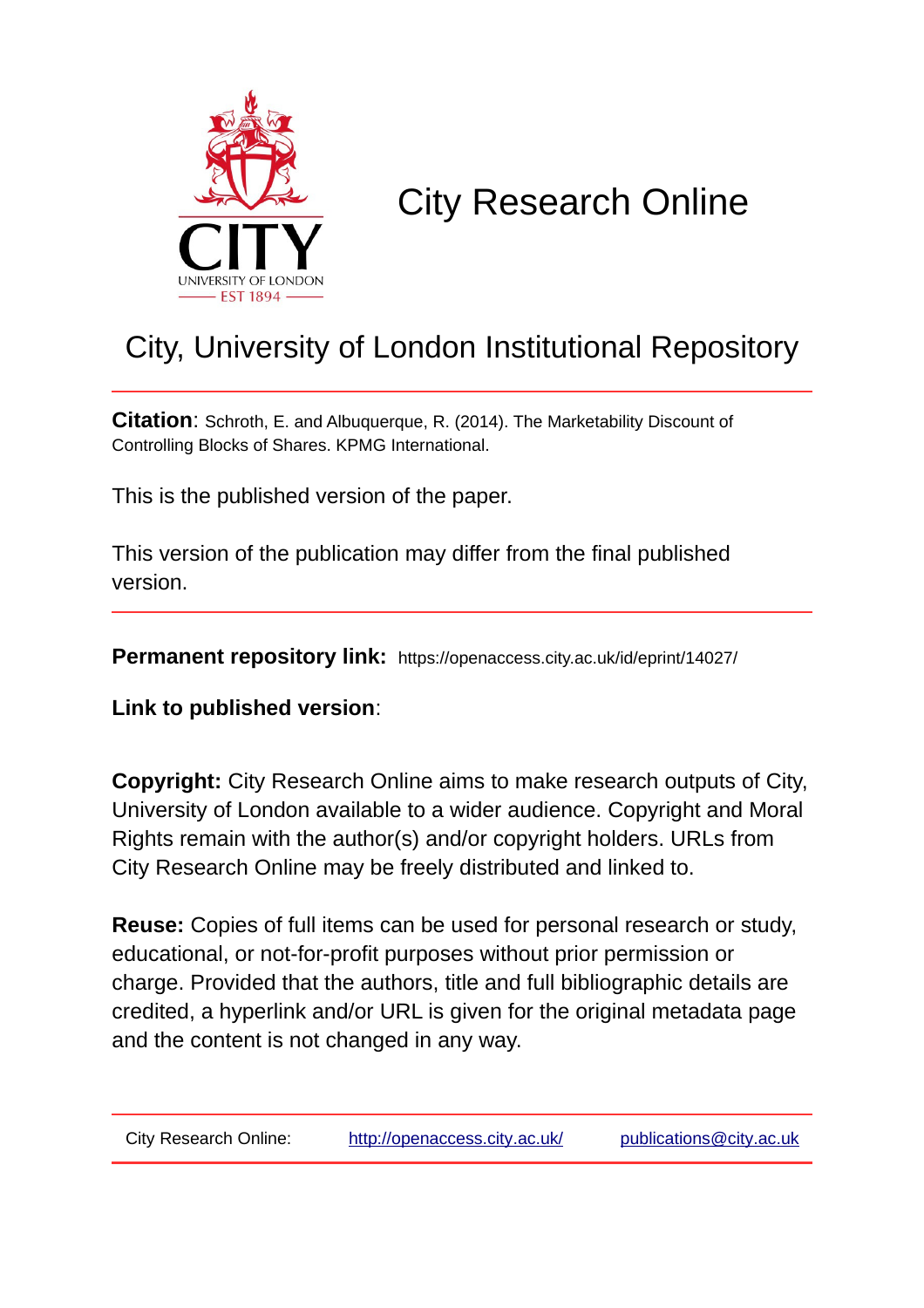

### The marketability discount of controlling **blocks of shares**

**STTLA** 

2014

kpmg.com

**KPMG INTERNATIONAL** 

**GVI** Global Valuation Institute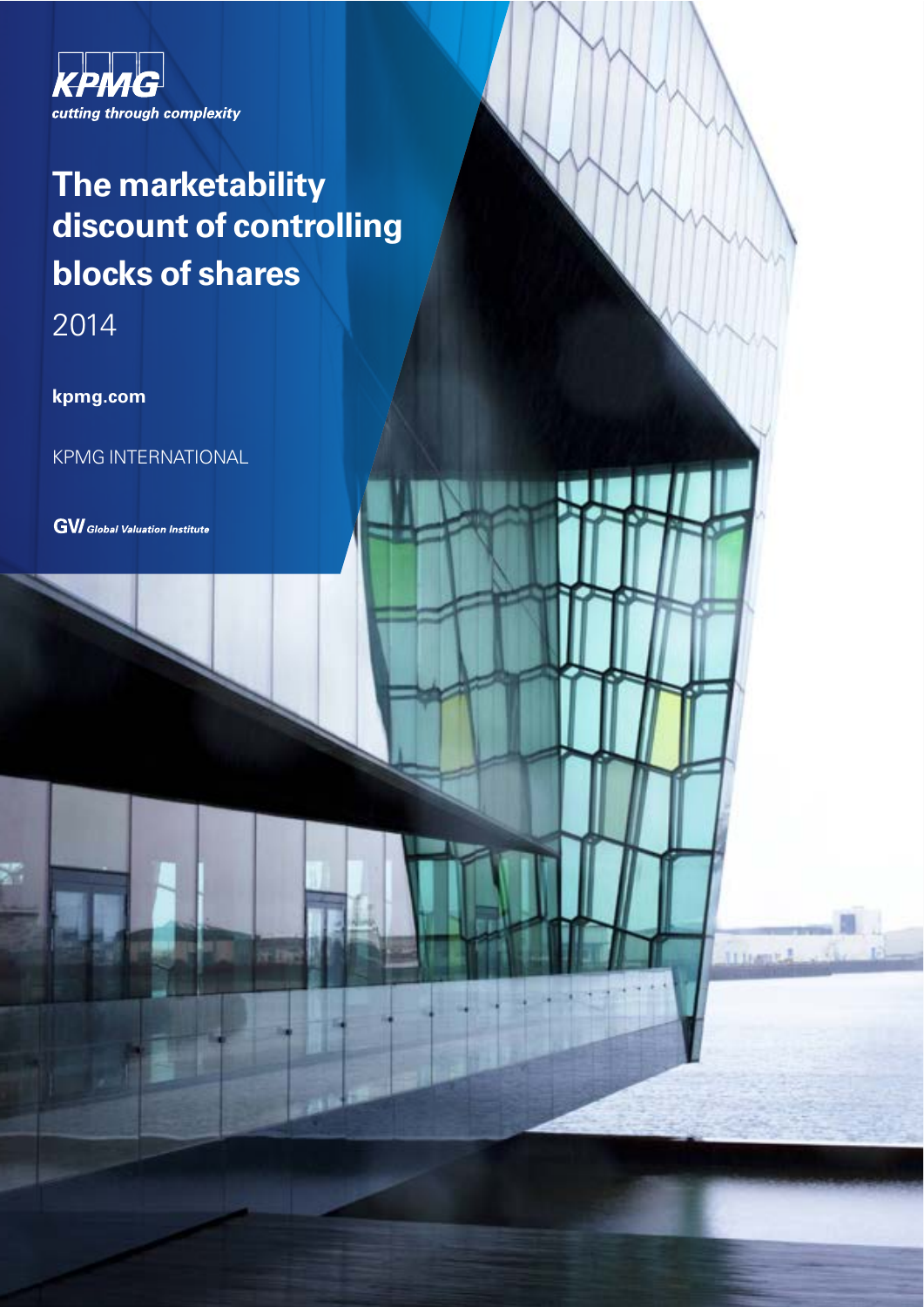### **Foreword**

KPMG's Global Valuation Institute (GVI) is pleased to introduce its sixth management paper since the launch of our research agenda. Authored by Rui Albuquerque from Boston University and Enrique Schroth from the Cass Business School, this paper sheds new light on the important issue of controlling block valuation and the estimation of marketability discounts.

As an independent think tank, we recognize that valuation is a constantly evolving discipline that has been shaped by practical and theoretical advances. Many high quality research papers on valuation subjects never find their way to influencing the evolution of standards and practice due to a lack of exposure to practitioners.

Our goal is to act as a catalyst for the adoption of breakthrough valuation research. To this end, KPMG's GVI benefits from the expertise of an Academic Advisory Board comprised of professors from Beijing University in China, Northwestern University in the US and Oxford University in the UK. This Board designs a research agenda and selects and reviews the research we sponsor.

We work closely with researchers to present their managerial papers in a format that is understandable to a broad range of business professionals. This includes illustrative papers with applications and/or case studies. Through this process, we keep KPMG's global network of 1,200 valuation professionals informed of emerging valuation issues.

The use of marketability discounts in valuations is frequently subject to judgment and the experience of the analyst. Empirical analysis conducted at a sector level frequently provides guidance in this process. The authors have provided an approach to marketability in the valuation of a controlling block of shares.

The authors have embraced the complex effect of illiquidity for corporate control to come up with more accurate valuations of controlling blocks of shares.

This paper provides a framework to analyze and rank the determinants of liquidity based on economic and statistical significance. It also provides an approach to estimate the marketability discount on block of shares based on an analysis of liquidity determinants.

This paper is the sixth in a series sponsored by KPMG's Global Valuation Institute. As practitioners, we trust that you will find these of interest.

The views and opinions expressed herein are those of the authors and do not necessarily represent the views and opinions of KPMG International and/or any KPMG member firm.

To read more about KPMG's Global Valuation Institute and download the full series, visit kpmg.com/gvi.



**Yves Courtois Partner KPMG in Luxembourg**



**Doug McPhee Partner KPMG in the UK**



**Jean Florent Rerolle Partner KPMG in France**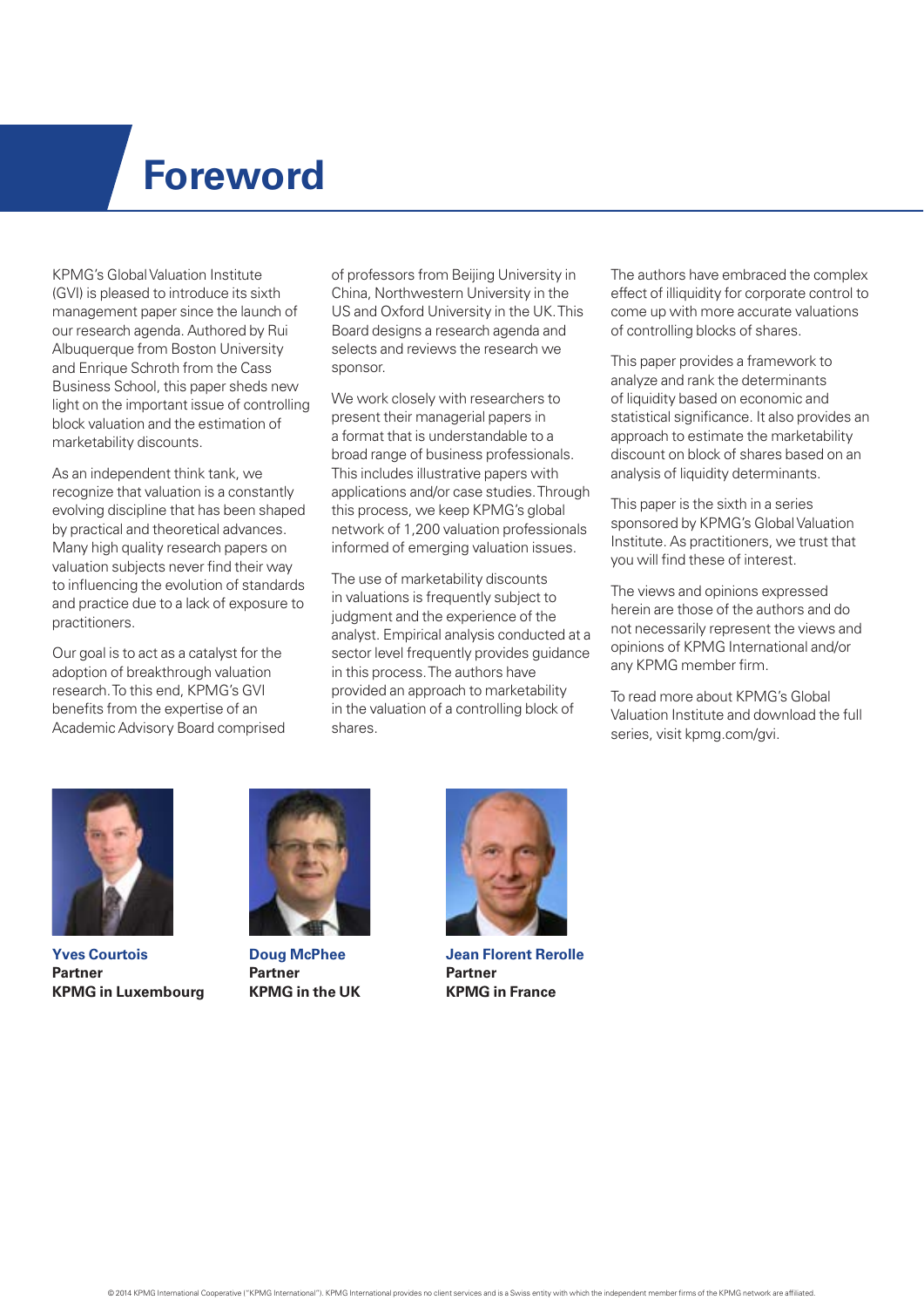## **Abstract**

This article draws on our paper. Albuquerque and Schroth (forthcoming), where we study block valuation and estimate the associated marketability discount. Here, we discuss the determinants of the marketability discount and quantify their relative importance. We conclude with an illustration of the applicability of our results to the valuation of a block in a privately held firm by revisiting the case Mandelbaum et al. v. Commissioner of Internal Revenue (1995).

**Rui Albuquerque Boston University Católica-Lisbon School of Business and Economics ECGI, CEPR**

**Enrique Schroth Cass Business School City University London**

This paper borrows heavily from our paper "The Value of Control and the Costs of Illiquidity," sometimes using complete sentences without acknowledgment. We thank Gonçalo Pacheco Pereira for help with gathering information about the block deals and two anonymous reviewers from KPMG. Albuquerque gratefully acknowledges the financial support from the European Union Seventh Framework Programme (FP7/2007-2013) under grant agreement PCOFUND-GA-2009-246542 and from the Foundation for Science and Technology of Portugal. This paper has been awarded a research grant by the KPMG Global Valuation Institute. The usual disclaimer applies.

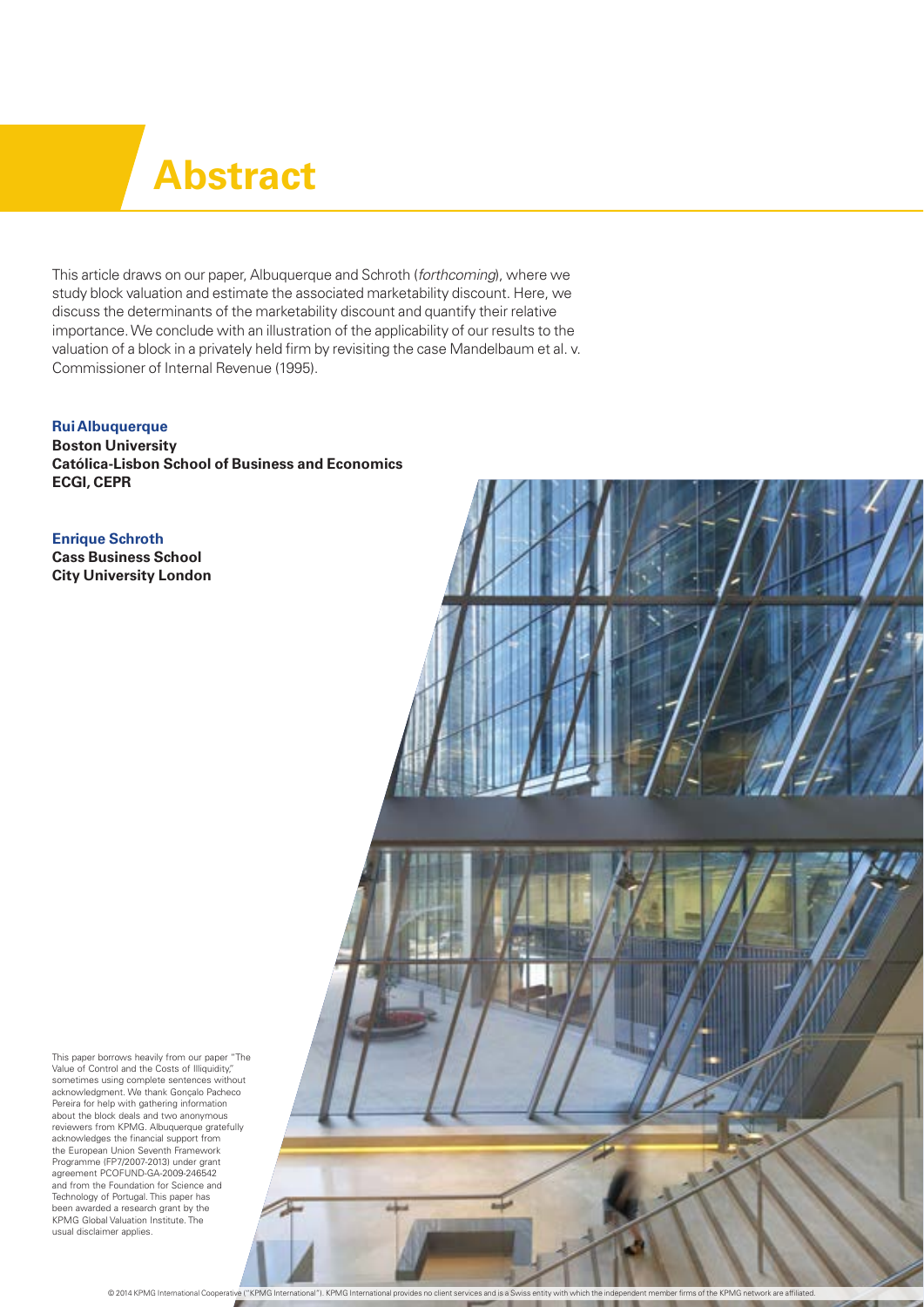# **1. Introduction**

To value a controlling block of shares on the equity of a corporation requires measurement of three main components.1 First, a controlling block holder may add value by monitoring management or effectively managing the firm. We call this component the shared security benefits because they accrue simultaneously to all the shareholders of the corporation. Second, a controlling shareholder may extract private benefits of control. We think of these private benefits primarily as the social status and social network access for individual block holders, or as the economic synergies for corporate block holders that come with owning a large equity stake on a corporation. Shared and private benefits give rise to what is called a control or significant influence premium. Third, a large shareholder faces an illiquidity cost associated with the difficulty of selling a large equity stake. Such large stakes are traded through private negotiations and often at a discount with respect to prices at which dispersed shareholders trade shares of the same company in more liquid, public stock markets. These illiquidity costs give rise to what is called a marketability discount.

To illustrate the illiquidity costs consider Panasonic's acquisition of 70 percent of Sanyo's equity, on a fully diluted basis, from Mitsui-Sumitomo Bank, Daiwa SMBC and Goldman Sachs

(see Kruse and Suzuki, 2009, for details). On 7 November 2008, Panasonic announced that it was in talks to acquire a majority stake in Sanyo. On that day, Sanyo's share price jumped from JPY145 to JPY204 (the price had been JPY114 on 27 October 2008). Later, on 24 November 2008, Panasonic made an offer of JPY120 per share. The three banks rejected the offer, stating that the price was too low. Goldman Sachs added that the price per share should be at least JPY200 in order to reflect the control premium. Panasonic raised its bid price on 3 December 2008, to JPY130 per share, and the two Japanese banks accepted the offer. Goldman Sachs still rejected it and even suggested that it might purchase the Japanese banks' stakes. But on 16 December 2008, and following the demise of Lehman Brothers, Goldman Sachs announced its first-ever quarterly loss since going public in 1999. Shortly after, on 19 December 2008, Goldman Sachs accepted a price of JPY131, i.e., a discount of almost 10 percent to the pre-announcement price, while Sanyo's shares in the market dropped to JPY136. This example illustrates several important features about illiquidity costs: (i) that finding a buyer that can increase shareholder value following a take over is difficult; (ii) that unexpected events may occur, forcing a block holder to sell immediately, even when the block holder is a large financial institution; and,

(iii) that the block may have to be sold at a discount relative to the share price in the public market following such events.

To the best of our knowledge, there are no estimates of the marketability discount that consider these illiquidity costs.2 This glaring lack of estimates is surprising for two reasons. First, the need to price these dimensions of illiquidity is not new. In the famous case of Mandelbaum et al. v. Commissioner of Internal Revenue (1995), the court points to the limited evidence on the proper size of the discount on the value of large blocks relative to the value of exchange traded shares. In a job aid for IRS valuation professionals dated 2009, the Internal Revenue Service acknowledges the difficulty in assessing the lack of marketability: "[…] the establishment of a Discount for Lack of Marketability is a factually intensive endeavor that is heavily dependent upon the experience and capability of the valuator." Second, the predominance of high ownership concentration as a form of corporate governance is by now well established. High ownership concentration is a pervasive phenomenon in public corporations in many countries, including the United States;<sup>3</sup> it is also, an integral part of privately held corporations where lack of marketability may be particularly severe.

The results in this article are based on a sample of sales of blocks of 35 percent or more of the total equity of a corporation on a fully diluted basis. Several studies in the literature use weaker definitions of controlling blocks, requiring as little as 5 percent to 10 percent. Our use of a conservative definition of control follows Albuquerque and Schroth (2010), who show that the pricing of small controlling blocks is complicated by the availability of more alternative trading strategies. However, our estimation method isolates the marketability discount component from the effects of block size, implying that our estimates of the marketability discount are also applicable to smaller controlling blocks.

<sup>2</sup> In contrast there is a large literature that provides techniques to value shared security benefits, e.g. discounted cash flow or multiples analyses. Valuing shared security benefits is well understood and is not the subject of this paper.

<sup>3</sup> Using a sample of large US corporations, Dlugosz et al. (2006) find that 75 percent of all firm-year observations have block holders that own at least 10 percent of the firms' equity. Using a sample of US firms in 1995, Holderness (2009) provides evidence that 96 percent of US public firms have block holders and that the average (median) ownership by the largest shareholder is 26 percent (17 percent). More recent and comprehensive evidence of the concentration of ownership in corporate America is unavailable. See Morck (2007) for extensive evidence outside the United States.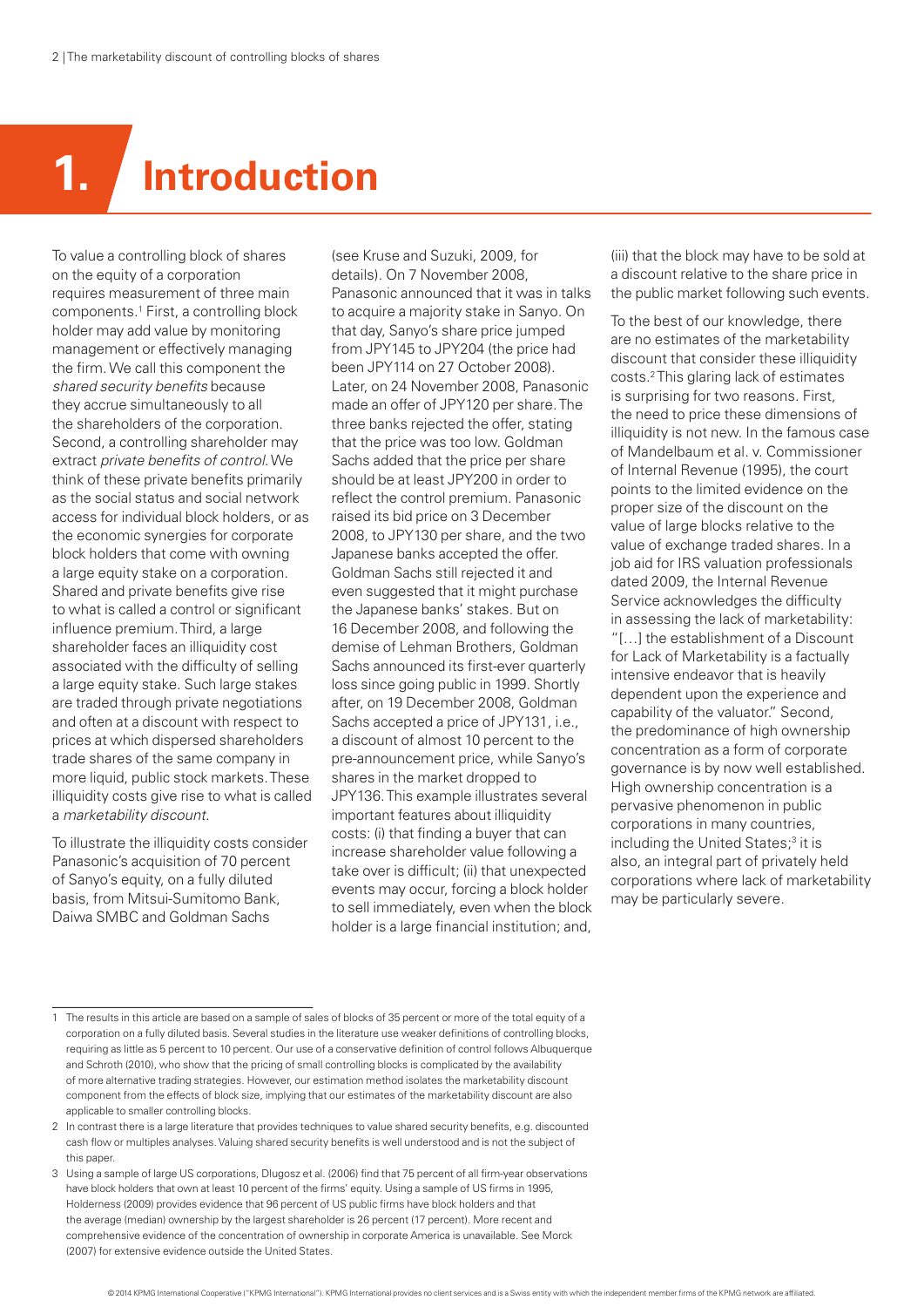

The goal of this paper is to show how to obtain an estimate of the marketability discount and to apply this estimate to the valuation of a controlling block of shares. To do so, we identify some of the main cross-sectional and timeseries determinants of the marketability discount for publicly traded firms. We then illustrate how to apply a marketability discount adjustment to controlling blocks of both publicly traded firms and privately held firms, using as an example the Mandelbaum valuation case.4

To identify its determinants, we use the marketability discount estimates in Albuquerque and Schroth (forthcoming, henceforth AS). AS provide a model of the trading and pricing of a controlling block of shares and are able to identify the three components of block value, i.e.,

shared security benefits, private benefits of control and marketability discount, from data on the block premium and abnormal returns in a cross-section of block trades between 1990 and 2010. The main focus of this paper is on the measurement of the marketability discount on a case-by-case basis. We do not discuss here the measurement of the other two components of block value because this step requires the use of standard equity valuation techniques, i.e., for the value of shared security benefits, or the imputation of the idiosyncratic private benefits of the block holder. However, a valuer should assess whether such factors are reflected in a valuation of a large stake in a company. These two additional valuation effects, in contrast with the marketability discount, are generally viewed to

contribute to higher valuations and they must be considered in connection with the marketability discount when determining the total value of a large or controlling interest.

Section 2 presents briefly the traditional approaches to measure the illiquidity of shares, underscoring their inapplicability to the case of controlling blocks. Section 3 reviews the pricing model in AS, providing an intuitive explanation of how the model is able to decompose observed block prices into the three components of block valuation. Section 4 presents the actual estimates of the marketability discount in AS and describes the data set used to identify their cross-sectional and time-series determinants. Section 5 presents our results and shows how to use them with a specific application to the Mandelbaum case. Section 6 concludes.

<sup>4</sup> We believe that our valuation framework has several applications to pricing, e.g., for tax purposes or asset sales, among others, but we also acknowledge that it is of limited use for financial reporting. For the purpose of comparables reporting, FAS 157 and IFRS 13 prohibit the use of block discounts in financial reporting when individual shares of the company are traded in an active market. Also, fair value may require longer marketing periods that may not be consistent with the need to absorb a sudden liquidity shock.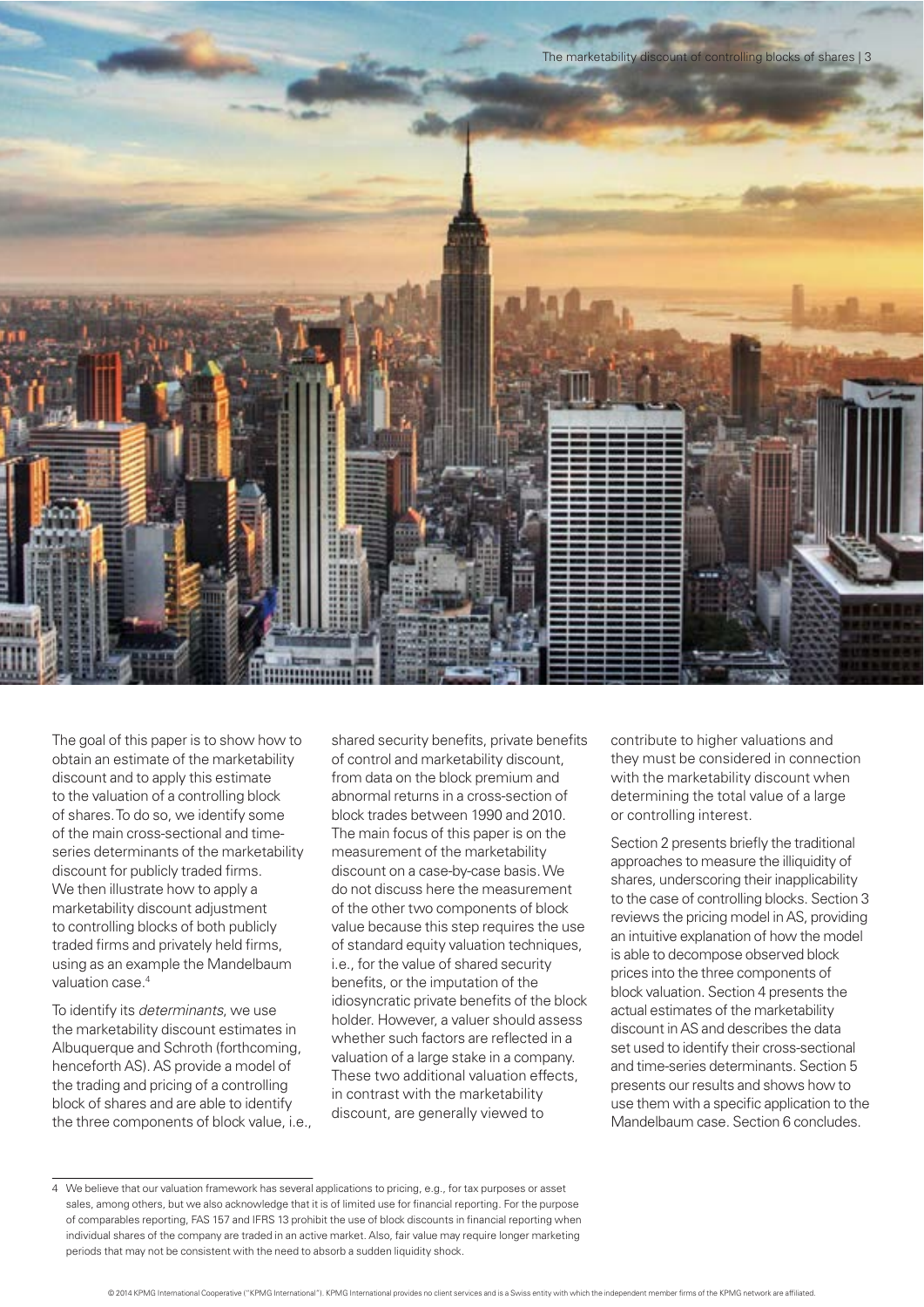## **2. Literature review**

#### **2.1 Measures of the value of control**

There is a vast literature that tries to measure the value of control. One approach is to use the voting premium, measured directly as the difference in prices across shares with different voting rights (e.g., Masulis et al., 2009), or indirectly, as deviations from put-call parity (Kalay et al., 2011) and equity-loan values (Christoffersen et al., 2007). This approach features two main drawbacks. First, by studying prices per share, it measures the marginal value of control. Instead, we are interested in the total value of control, which is the aim of any valuation analysis of controlling blocks. Second, these measures rely on prices of exchange traded shares and,

therefore, cannot be used to estimate the marketability discount in block shares. Finally, these measures only capture the net value of control, i.e., the difference between the benefits and the costs of control, without isolating each component. The method we describe below uses a direct measure of the liquidity costs arising from the lack of marketability of a block, which are of first order importance for companies with controlling blocks.

Another strand of the literature, which started with Barclay and Holderness (1989), measures the value of control via the block premium, i.e., the difference between the negotiated price per share in the block and the price of the exchange traded shares. As we argue

#### **Figure 1: Scatter plot of the Block Premium against the Marketability Discount**



in our prior work (Albuquerque and Schroth, 2010), the block premium summarizes different dimensions of benefits and costs of control. Therefore, while informative, the block premium is neither a direct measure of the benefits nor of the costs of control. Not surprisingly, we find a very low unconditional correlation between the block premium and the marketability discount measure we use here (see Figure 1).

#### **2.2 Other valuation approaches to illiquid assets**

There is a related literature that studies the pricing of illiquid assets (see Longstaff, 1995, Abudy and Benninga, 2011, and the surveys by Amihud et al., 2005, and Damadoran, 2005). This literature measures the marketability discount associated with stocks with trading restrictions, such as the vesting of stock grants. Our analysis differs from these papers in two critical ways. First, we study the pricing of shares belonging to large blocks, which differs from the pricing of a single share because of the control premium, among other things. Second, we consider a different reason for illiquidity: the intrinsic scarcity of controlling stakes for specific firms. Indeed, we consider illiquidity costs that arise because block holders bear the risk of selling in unexpectedly low demand periods and due to unexpected personal liquidity shortages. These frictions are more relevant than trading restrictions imposed, say, on management or employees.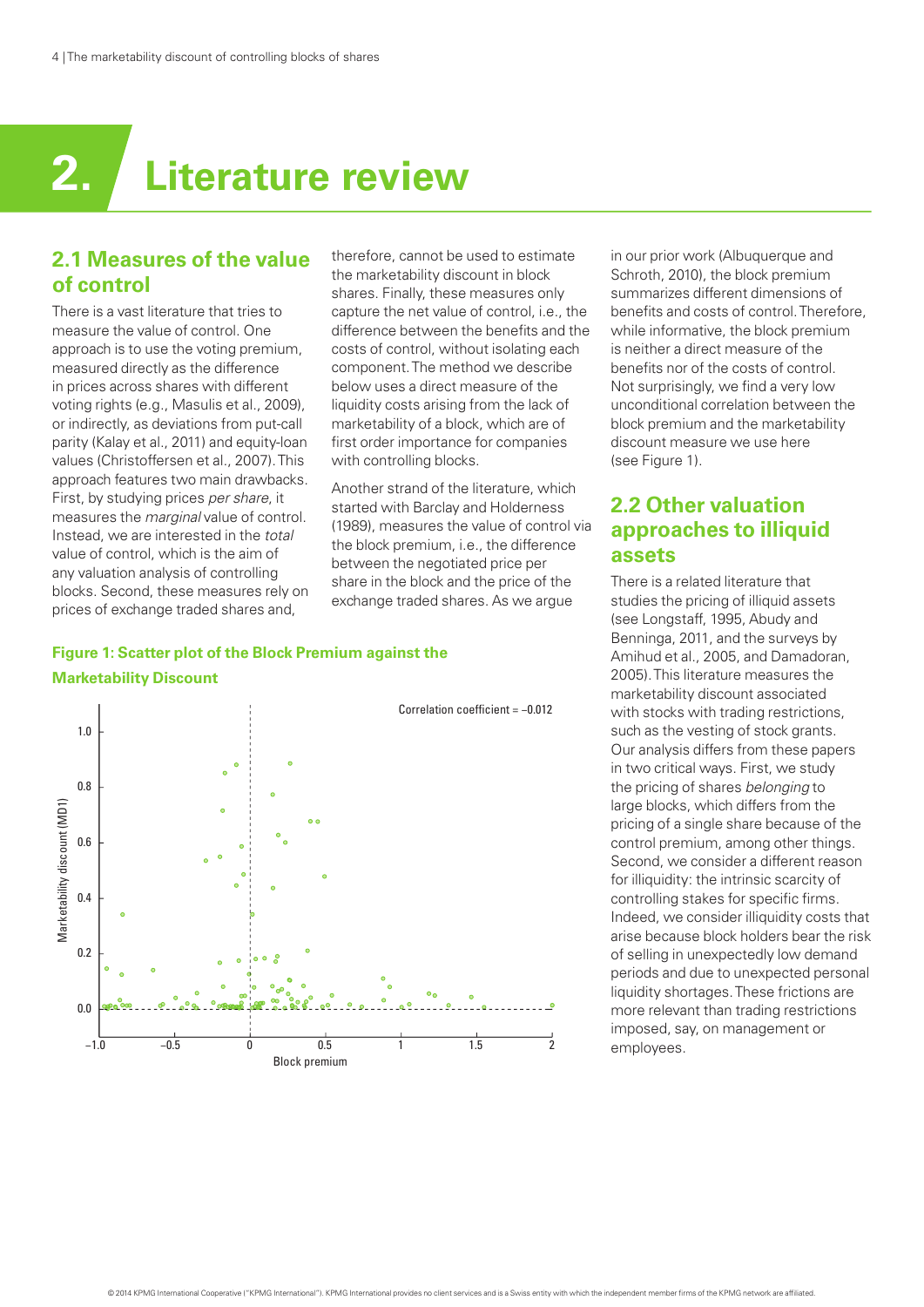# **3. The Albuquerque and Schroth model**

In this section, we review the AS block valuation study. Instead of providing the full mathematical formulation of the model, we provide an intuitive description of how the model is used to identify, or estimate from the data the various components of block value.

The AS model specifies the block value as a function of three components. First, the model assumes that a controlling block holder affects the firm's cash flow (e.g., Holderness and Sheehan, 1988; Barclay and Holderness, 1989; and Pérez-González, 2004) and is therefore able to add value to all shareholders. Second, the model allows for pecuniary and non-pecuniary private benefits of control, as long as these are not diverted from the firm's cash flow.<sup>5</sup>These are assumed to be positively correlated with the asset value generated by the controlling shareholder and do not lead to an additional trading motive. Finally, the model allows for illiquidity costs and, therefore, a marketability discount. In brief:

Value of block = Present value of cash flows under block holder + Present value of private benefits to block holder – Illiquidity costs

AS show that their model can identify these three components by using the valuations of two different types of shareholders during a block trade: the block holders' valuation implicit in the negotiated block price and the dispersed shareholders' valuation revealed in the exchange share price. This information

is summarized respectively in the block premium paid by the acquirer. i.e., the price paid per share in the block normalized by the exchangetraded-share price prior to the trade announcement, and in the cumulative (abnormal) announcement return on the exchange-traded shares, i.e., the price change on the exchange-traded shares from before to after the trade announcement.

#### **3.1 Changes in security benefits**

The model uses the announcement return on the exchange-traded shares to identify the change in security benefits from one block holder (the seller) to another (the buyer). A positive return implies that the dispersed shareholders perceive the new block holder to be better at running the firm. Vice-versa, a negative return implies that the dispersed shareholders perceive the new block holder to be worse at running the firm. There are two reasons why a trade causing a negative announcement return may occur. First, the block buyer may derive sufficient private benefits despite reducing cash flow, thus paying a high price for the block and enticing the current block holder to sell. Second, the block seller may have been hit by a liquidity shock that forces the sale. We address these two pricing effects below.

#### **3.2 Private benefits**

Trades that are accompanied by low or negative announcement returns but have a positive block premium are likely the result of buyers with high private benefits. In addition, private benefits are important also to explain deals where the announcement return is positive, especially if the block price is significantly higher than the exchange-traded share price after the trade announcement. This is because the price response in the stock market already incorporates the gains from the increase in shared security benefits. Therefore, a block price that is even higher is likely to reflect private benefits (Barclay and Holderness (1989)).

#### **3.3 Illiquidity costs**

When both the announcement return and the block premium are negative, the model infers that those deals were caused by liquidity shocks. However, positive announcement returns may also follow trades caused by liquidity shocks. Such would be the case if the seller meets a high-value buyer, i.e., a future block-holder who provides liquidity and increases cash flow. Because the buyer pays a fire sale price to the block, the block premium is low or negative.

The model is able also to infer illiquidity costs from trades that were not caused by a liquidity shock. In the absence of a liquidity shock, the block changes hands only if the available potential blockholder can increase the cash flow. In this case, block and share prices differ partly because liquidity shocks penalize block holders more than dispersed shareholders, who are unaffected by the lower expected fire sale price in a future sale.<sup>6</sup>

<sup>5</sup> Private benefits derived by 'tunneling' the firm's cash flow have distortionary effects on value that are not covered by AS. However, Albuquerque and Schroth (2010) show that, due to the incentive alignment effect of large stakes, this form of private benefits extraction is unlikely to have any effects on the value of blocks consisting of more than 35 percent of shares.

<sup>6</sup> In reality, not all liquidity shocks lead to fire sales because the block holder's reservation value may exceed the block's fire sale value. The reservation value, which summarizes the value of all the alternatives to a fire sale, would include, for example, the use of the block as collateral on a loan or the sale of a non-controlling share of the block itself. The AS data include trades where the block holder chooses to sell the entire block over the potential alternatives. AS show that these considerations result in estimates of the marketability discount that are a lower bound to the true values. Hence, our approach, gives a conservative estimate of these discounts.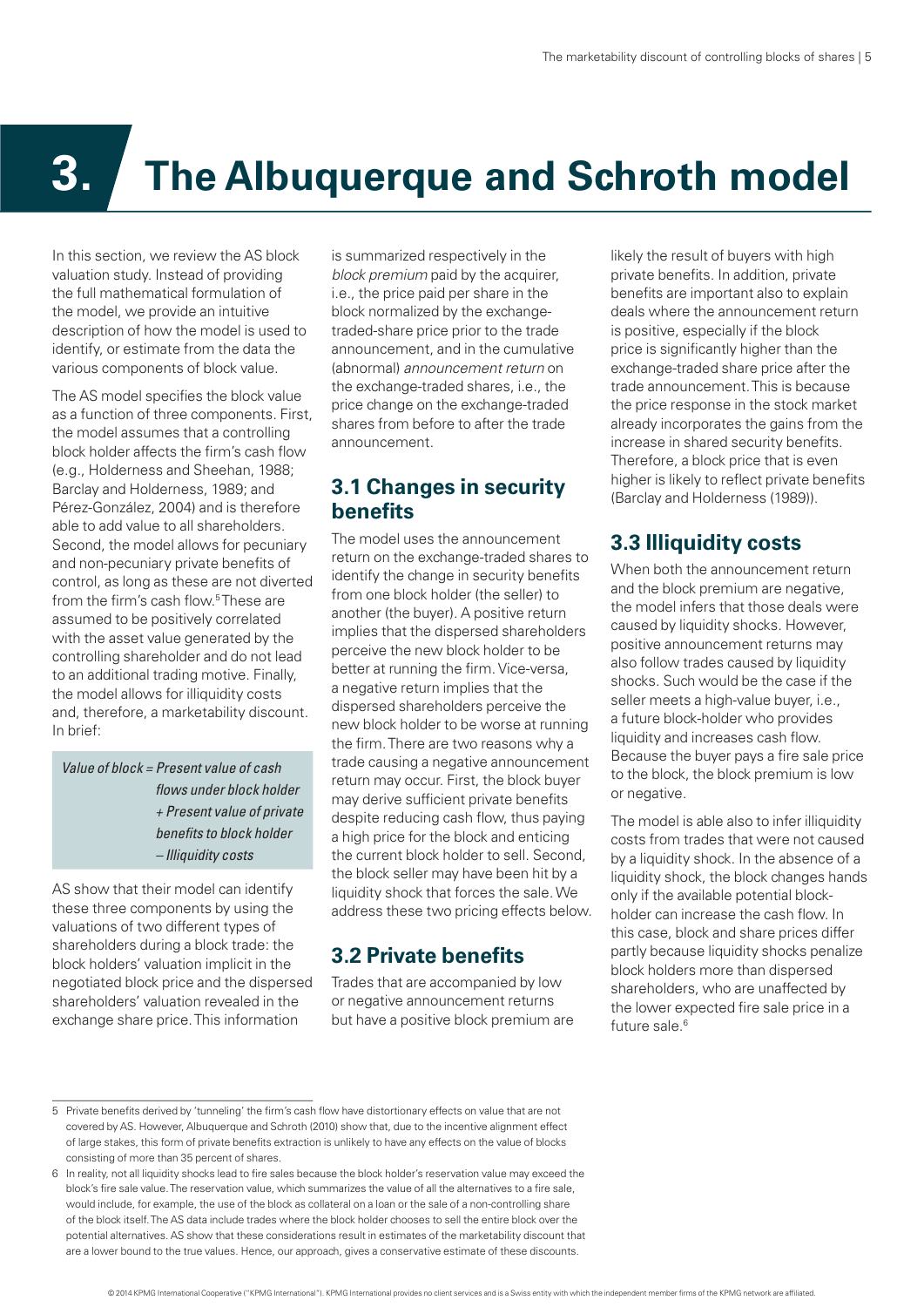# **4. Data**

Data for the marketability discount is from AS. Data on the determinants of the marketability discount come from three sources: the Board of Governors of the US Federal Reserve for characteristics of the aggregate economy, and CRSP and Compustat for industry and firm-level data.

#### **4.1 Data on marketability discounts**

AS estimate the marketability discount using data on block trades (114 US disclosed-value trades of blocks consisting of at least 35 percent but not more than 90 percent of the stock of a company) from Thomson One Banker Acquisitions. From their analysis, we construct two measures of the marketability discount, MD1 and MD2. MD1 and MD2 have both a time stamp and a firm identifier. The time stamp on MD1 and MD2 is the date of the block trade that was used to produce the estimates. The firm identifier in MD1 and MD2 refers to the target firm whose shares were traded.

MD1 is the marketability discount in percentage terms that can be applied to the value of a firm derived from a standard discounted cash flow analysis, or any similar valuation method, which are known to omit the illiquidity of the controlling block. MD1 is the appropriate discount in the case of shares of privately held corporations where a share price is unobservable. MD2 is the marketability discount in percentage terms that can be applied to the price of the shares traded in an active market. MD2 is appropriate for the case of public corporations. Therefore, the total value of the block under MD1 is:

Value of block = Present value of cash flows under block holder  $x(1 - MD1)$ + Present value of private benefits to block holder

and under MD2 is:

Value of block = Present value of cash flows under block holder + Present value of private benefits to block holder – MD1 x Exchange share price

The top panel of Figure 2 contains a scatter plot of *MD1* and *MD2* over time. From the figure, we note two main patterns. First, note that MD1 and MD2 are very similar for almost all trades. Second, there are periods of systematically high values of the marketability discount. These periods may be captured by economy-wide variables that are associated with liquidity drying up. In fact, in the bottom panel of Figure 2, we plot the yield curve slope, measured by the difference in the 10-year rate and the 3-month Treasury bills rate, over the same time period. The periods of high marketability discount appear to correlate well with the periods where the term structure of interest rates had a negative or low slope. Below, we show that this is true for other economy-wide variables as well. Third, there appears to be a role for industry and firm-level variables as determinants of liquidity, since even during these periods there is considerable variation in MD1 and MD2.

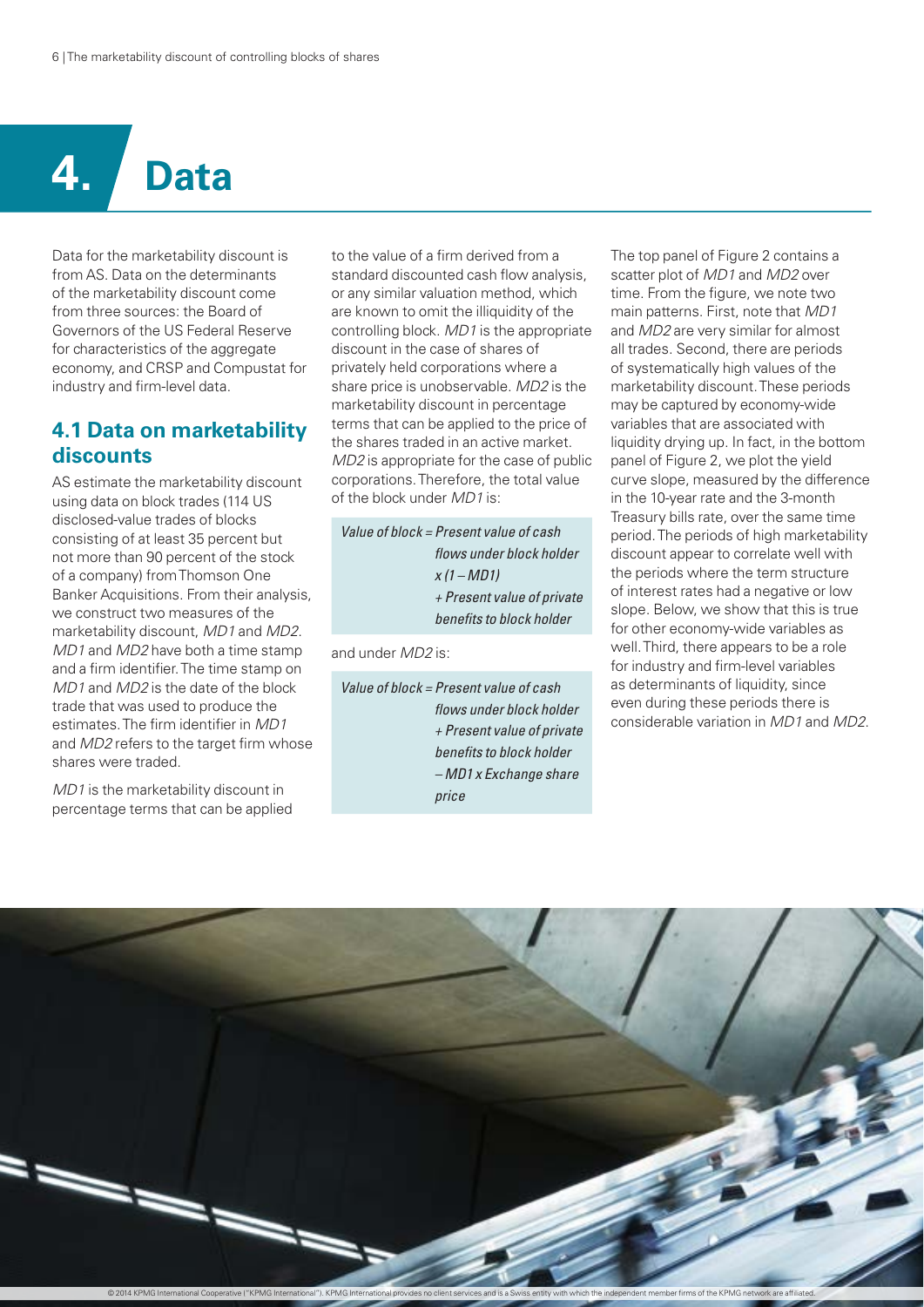

#### **Figure 2: Marketability discounts and yield spreads over time**

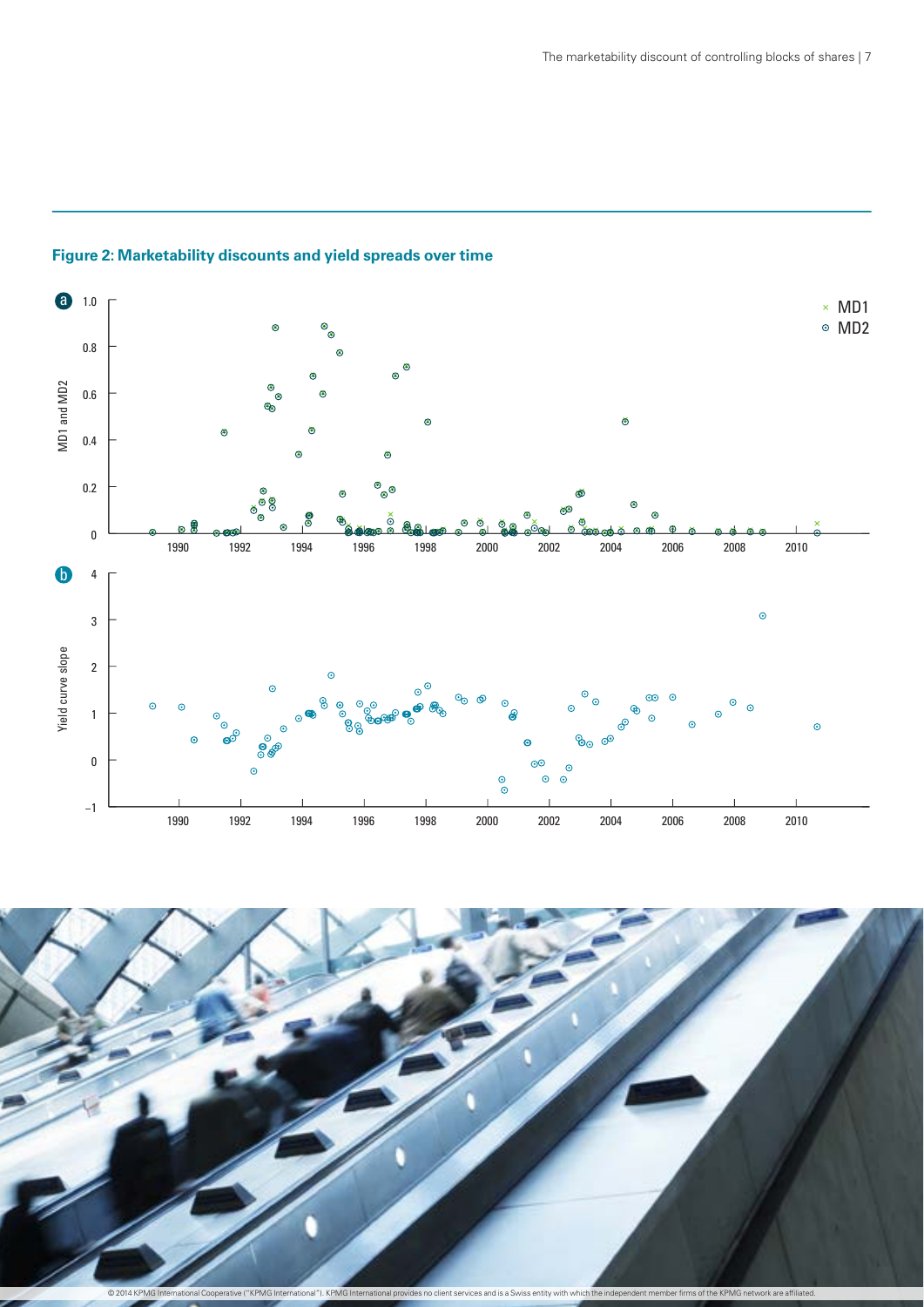Figure 3 contains histograms of MD1 and MD2. On average MD1 is 13.15 percent and MD2 is 12.50 percent and the respective minimum values are 0.2 percent and 0.1 percent. It is interesting to note that marketability discounts are low for a very large fraction of the observations. One way to interpret our findings is that liquidity shocks are rare; in a way they are outlier events. However, it is worth noting that Figure 3 shows the marketability discount estimates only

for the sampled firm-years. Moreover, as we discuss next, the marketability discount varies significantly depending on the external market conditions surrounding the trade. Therefore, the discount on any given firm may increase to very high levels in periods of low market liquidity. Understanding the role and significance of these external conditions, or determinants of the marketability discount, is the main focus of this article.

#### **4.2 Determinants of the marketability discount**

We classify the determinants of the marketability discount into two groups: economy-wide determinants and industry and firm-level determinants. These variables are measured with a lag relative to the respective marketability discounts. Table 1 describes these determinants in detail.

#### **Figure 3: Distribution of marketability discounts**

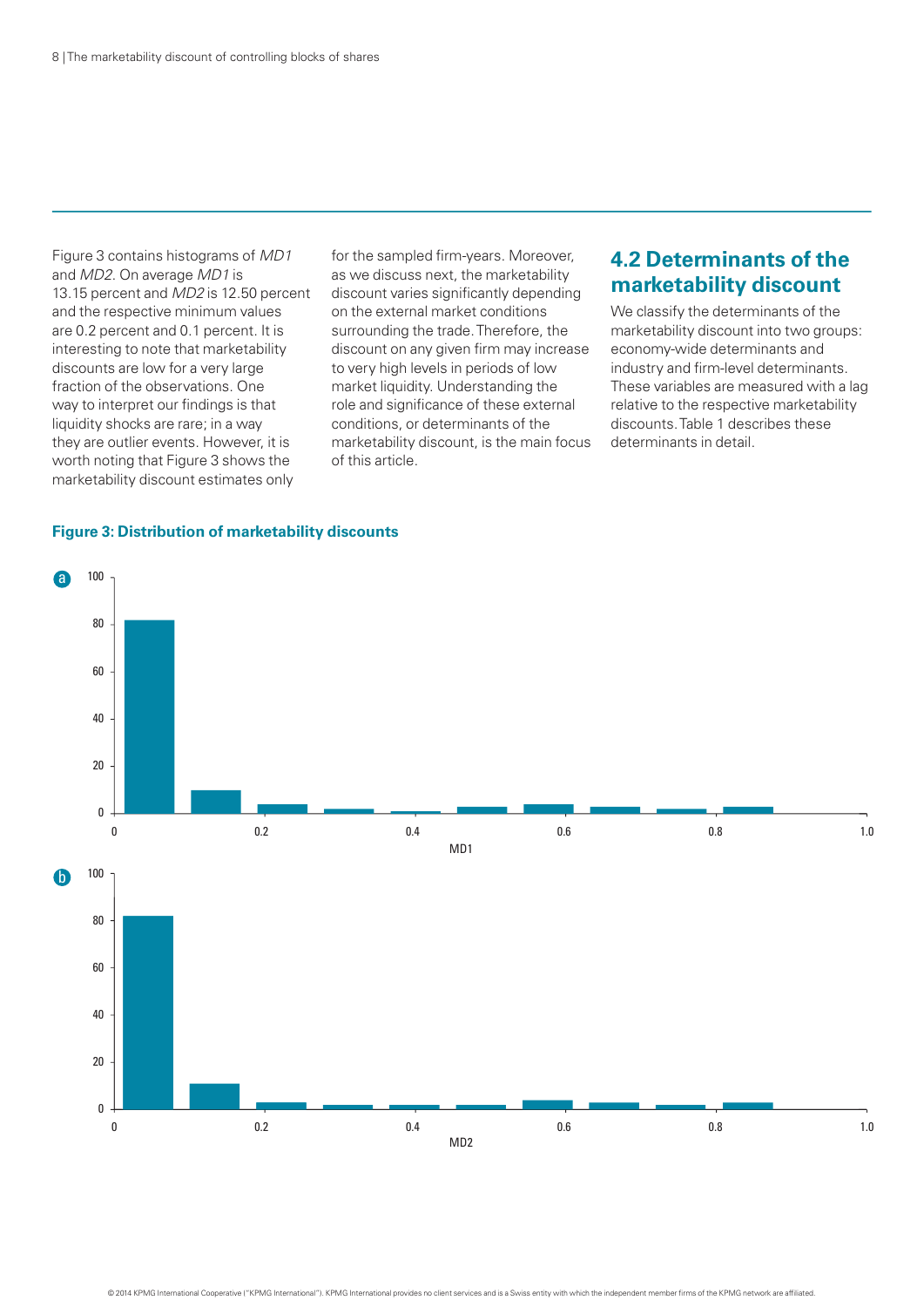#### **Table 1: Description of determinants of the marketability discount**

| <b>Economy-wide variables</b>                |                                                                                                                                                                                                                |  |  |  |
|----------------------------------------------|----------------------------------------------------------------------------------------------------------------------------------------------------------------------------------------------------------------|--|--|--|
| <b>Variable</b>                              | <b>Description</b>                                                                                                                                                                                             |  |  |  |
| Market return                                | Annualized average daily returns on the equally-weighted portfolio of all NYSE, AMEX and NASDAQ stocks for<br>the last month before the deal (%).                                                              |  |  |  |
| <b>GDP</b> growth                            | Average annual growth rate in US GDP per capita in the last quarter prior to the trade (%).                                                                                                                    |  |  |  |
| Market volatility                            | Standard deviation of the annualized daily returns on the equally-weighted portfolio of all NYSE, AMEX and<br>NASDAQ stocks for the 12 month-period before the deal (%).                                       |  |  |  |
| Yield curve slope                            | Difference between the interest rate on the 10 year and the three-month Treasury bill (%).                                                                                                                     |  |  |  |
| Fontaine-Garcia index                        | Fontaine and Garcia's (2011) monthly index of the value of funding liquidity: the higher the index, the lower the<br>bond market liquidity.                                                                    |  |  |  |
| <b>Industry- and firm-specific variables</b> |                                                                                                                                                                                                                |  |  |  |
| <b>Variable</b>                              | <b>Description</b>                                                                                                                                                                                             |  |  |  |
| Industry's M&A<br>activity                   | Total M&A activity during the last quarter before the deal, where the target is in the same two-digit SIC Code as<br>the deal's target (\$ billions).                                                          |  |  |  |
| Target minus industry<br>leverage            | Difference between the proportion of total debt to total assets on the last fiscal year before the trade<br>announcement between the target firm and the median of all firms in the same three-digit SIC code. |  |  |  |
| <b>Target volatility</b>                     | Standard deviation of the target's annualized average daily return for the 12 month-period ending two months<br>before the trade announcement (%).                                                             |  |  |  |
| Industry's asset<br>specificity              | Median proportion of machinery and equipment to total assets of all firms in the same three-digit SIC code as<br>the target firm, as defined by Stromberg (2001).                                              |  |  |  |
| Industry's market-to-<br>book ratio          | Median ratio of the market value of the firm (book value of debt + market value of equity) to the book value of<br>total assets of all firms in the same three-digit SIC code as the target firm.              |  |  |  |
| <b>Block-to-Industry Size</b>                | Ratio of the total controlling block value to the total market capitalization of all NYSE and AMEX firms in the<br>same two-digit SIC Code as the target.                                                      |  |  |  |

We include characteristics of the aggregate economy that may produce shocks to the block holder's liquidity and thus changes in the marketability discount. We expect these shocks to occur in times of tighter aggregate funding liquidity. Our proxy for funding liquidity is the bond liquidity premium index in Fontaine and Garcia (2012) (Fontaine-Garcia index). Fontaine and

Garcia (2012) identify a monthly liquidity factor from the yield spread between US Treasury bills with the same cash flows but different ages. They interpret the higher yields on otherwise identical older Treasury bills as a premium on the liquidity of on-the-run bonds. We hypothesize that Fontaine-Garcia index is positively associated with the marketability discount.<sup>7</sup>

<sup>7</sup> We also considered as candidate proxies for funding liquidity the TED spread, i.e., the spread between the 3-month dollar LIBOR rate and the 3-month Treasury bill, and the Pástor and Stambaugh (2003) stock market liquidity factor. These variables produce similar results.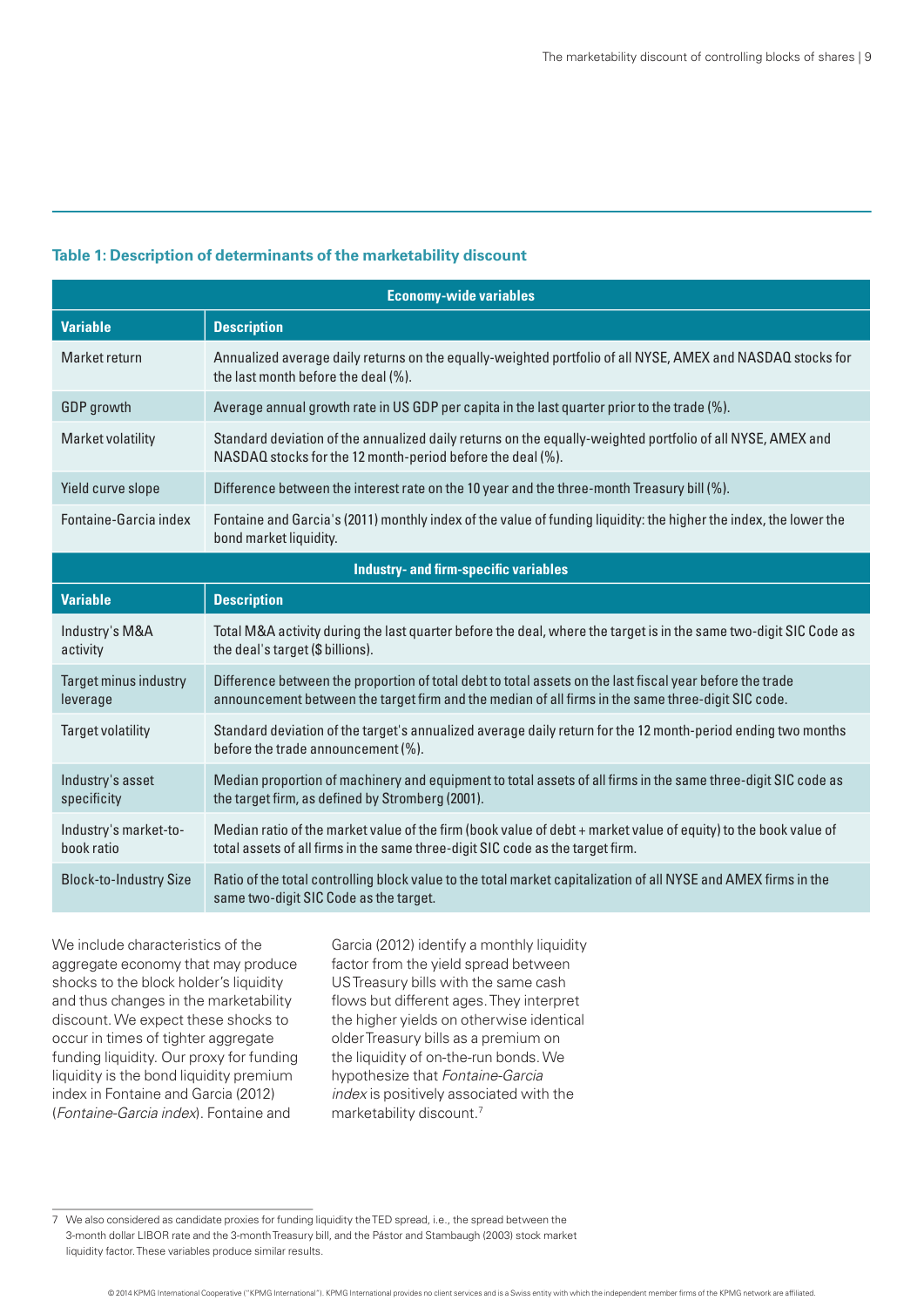We include also the growth of US GDP per capita (GDP growth) and the average daily return on the equallyweighted portfolio of all NYSE, AMEX, and NASDAQ stocks (Market Return). The inclusion of these business cycle proxies is meant to capture two opposing effects: during expansions, (i) investors have stronger balance sheets and are less likely to face liquidity shocks, and, (ii) better alternative investment opportunities may generate a demand for cash.<sup>8</sup> We try to separate these opposing effects by combining the business cycle variables with variables related to aggregate funding costs. We argue that having a better alternative investment opportunity would only force a block holder to sell if at the same time the cost of borrowing is high. The proxy for the cost of funding used is the slope of the yield curve (Yield curve slope). We expect high GDP growth and high Market return to have a negative direct effect on the marketability discount, but a positive effect via their interaction with the Yield curve slope.

We also include in the determinants of the marketability discount the standard deviation of the market return (Market Volatility). Gromb and Vayanos (2002) and Brunnermeier and Pedersen (2009) show that liquidity providers face tighter funding constraints when market returns are low and volatility is high and thereby diminish their role as liquidity providers (see also Chordia et al., 2002). We therefore predict the marketability discount to decrease with Market Return and to increase with Market Volatility.

We consider several firm and industry determinants of the marketability

discount. Williamson (1988) argues that asset liquidation values should be closely related to the asset's redeployability. Shleifer and Vishny (1992) add that, because distressed assets tend to be put to the best use by liquidating them within the same industry, redeployability is a function of the industry's capacity to absorb them. We adopt these ideas about the liquidity of physical assets to the financial asset under consideration. As a proxy for the 'financial redeployability' of the block, we use the ratio of the block value to the total market capitalization of all firms in the same two-digit SIC group (Block-to-Industry Size) (see Gavazza, 2010). Based on this interpretation, we expect the marketability discount to increase with the relative size of the block. However, if block holders have a preference for relatively larger blocks to exert fuller control, then the marketability discount should vary negatively with Block-to-Industry Size.

Another proxy for the redeployability of the block is obtained from the industry's asset specificity. We follow Stromberg (2001) and measure Industry's asset specificity with the median proportion of machinery and equipment to total assets of all firms in the industry (non-industry specific assets include land, commercial real estate and cash). As with Block-to-Industry Size, Industry's asset specificity measures the redeployability of the physical assets rather than of the controlling block. We view Industry's asset specificity as a proxy for the amount of industry-specific knowledge required by the controlling block holder and expect more potential buyers of controlling stakes in firms that use generic productive assets. Hence, we predict a positive association

between Industry's asset specificity and the marketability discount.

We include the total dollar volume of M&A activity involving targets in the same two-digit SIC group (Industry's M&A activity). High Industry's M&A Activity could be the result of an increased supply of industry-specific assets, which would increase the marketability discount. High Industry's M&A Activity could also reflect high liquidity for industry-specific assets as in Schlingemann et al. (2002) and Ortiz-Molina and Phillips (2011) and, therefore, decrease the marketability discount.

We let the marketability discount vary with the target's leverage relative to its industry's median leverage. We define Target minus Industry Leverage as the difference between the target's proportion of long-term debt to assets and the median proportion of longterm debt to assets of all firms in the same three-digit SIC code. We expect that block holders' price in a larger marketability discount for firms with more long-term debt as they are more constrained to borrow to fund any restructuring activities. To control for the time-series variation in investment opportunities in the same industry, we include the median ratio of the marketto-book value of assets of all firms in the same three-digit SIC code. Finally, we control for the possibility that fire sale prices are affected by the target firm's return volatility.

Ultimately, other data on the motivations for a trade may be relevant in individual cases. But a lack of such data on a systematic basis on other deals prevents us from pursuing a proper statistical analysis of their relevance.

8 Bates (2005) and Hovakimian and Titman (2006) show that firms that sell assets keep more of the money from the asset sale if they have more growth opportunities.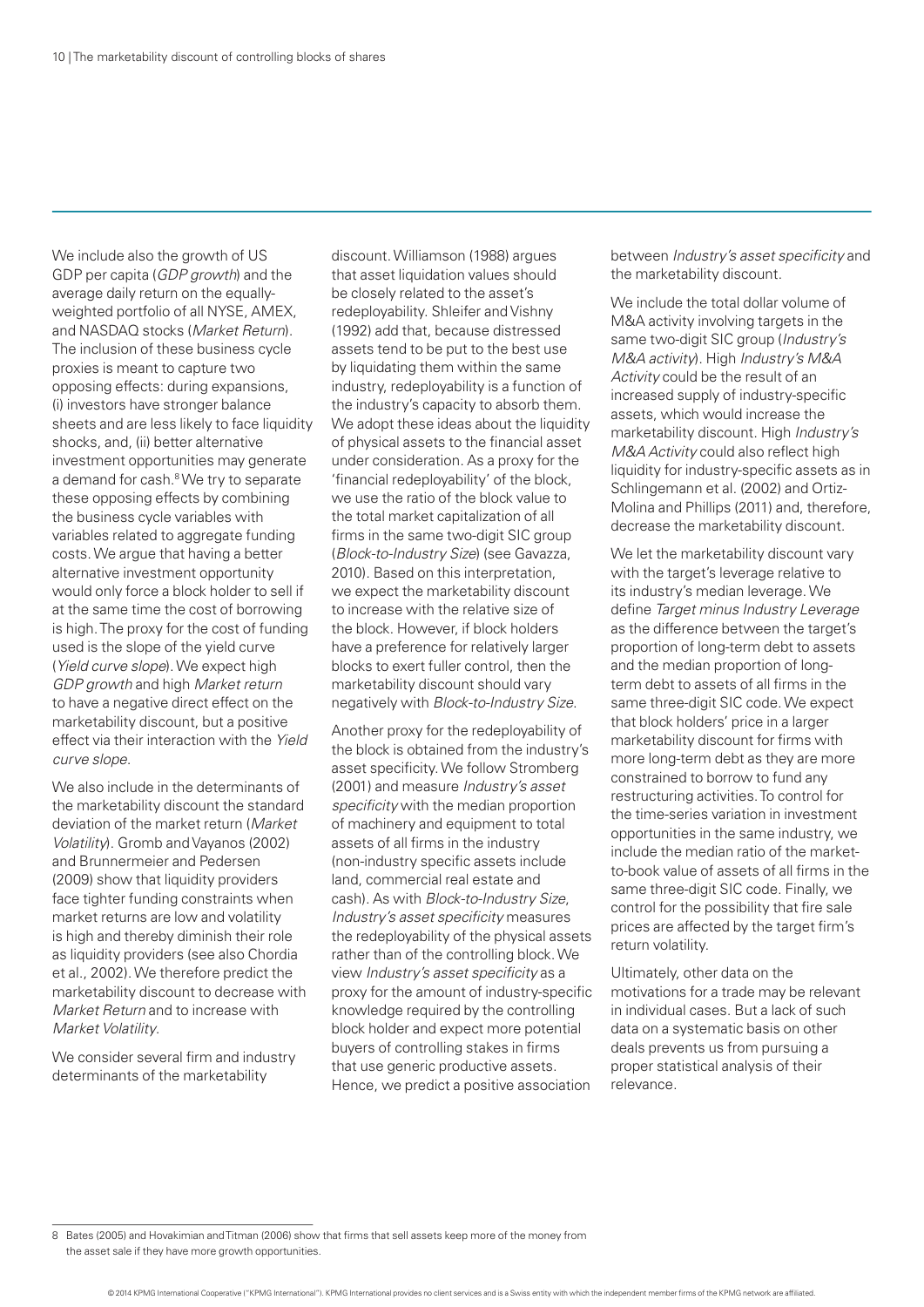#### **5. Cross-sectional and time-series variation in the marketability discount**

#### **5.1 Estimating elasticities**

We regress the marketability discount on its determinants. We estimate two different econometric specifications, one that uses the logarithm, and another that uses the level, of each of the discount measures, MD1 and MD2. For statistical reasons, the logarithm specification is preferred since the marketability discount is truncated at zero and highly skewed.

For MD1, and for the logarithm specification, we obtain:



For MD2, and again for the logarithm specification, we obtain very similar estimates, both qualitatively and quantitatively:

$$
ln \widehat{MD2} = -\frac{1.95}{(0.72)} + \frac{0.16}{(0.14)} \times Yield curve slope + \frac{0.62}{(0.23)} \times Fontaine-Garcia index
$$
  
\n
$$
-\frac{6.89}{(1.73)} \times Market\text{ return} - \frac{8.59}{(2.58)} \times Market\text{ volatility} - \frac{19.95}{(9.42)} \times GDP\text{ growth}
$$
  
\n
$$
+\frac{8.10}{(4.30)} \times Yield\text{ curve slope} \times GDP\text{ growth}
$$
  
\n
$$
+\frac{0.28}{(0.70)} \times Yield\text{ curve slope} \times Market\text{ return}
$$
  
\n
$$
+\frac{1.21}{(0.36)} \times Target\text{ minus industry leverage}
$$
  
\n
$$
+\frac{1.20}{(0.55)} \times Industry's\text{ asset specificity}
$$
  
\n
$$
-\frac{0.60}{(0.27)} \times Industry's\text{ market-to-book ratio} - \frac{1.25}{(3.16)} \times Block\text{-to-Industry size}
$$
  
\n
$$
-\frac{0.18}{(0.03)} \times Industry's\text{ M&A activity} - \frac{0.63}{(0.25)} \times Target\text{ volatility; } R^2 = 0.76
$$

Associated with each variable, there is the estimated coefficient and underneath it, in parenthesis, the standard deviation of the estimate. The high  $R^2$  in both regressions indicate that the specifications explain well the marketability discount. The  $R<sup>2</sup>$  in the regressions that use the level of the discounts as the left hand side variable are in the range of 60 percent.

In Table 2, we convert the estimated coefficients from these regressions into elasticities that give the percentage change in the marketability discount induced by one percentage change in each of the liquidity determinants, keeping all others constant. By and large, the two specifications produce very similar results, with the logarithmic specification occasionally yielding slightly more statistically significant estimates.

To rank each determinant of liquidity by its explanatory power, we compute the partial correlation coefficient between the marketability discount and said determinant. The partial correlation, say between MD1 and GDP growth, is calculated as the correlation between the residual of regressing MD1 on all its determinants except for GDP growth and the residual of regressing GDP growth on all the liquidity determinants except itself. Table 3 presents the correlation coefficients between MD1 and its determinants, as well as their squared values, which give the proportion of the residual variation in the marketability discount that is explained by each determinant. The determinants are ordered by their relevance. The results for MD2 are almost identical and therefore omitted from the table.

Table 3 presents evidence consistent with the marketability discount being most highly correlated with economywide or business cycle determinants of liquidity, Market Return and GDP growth.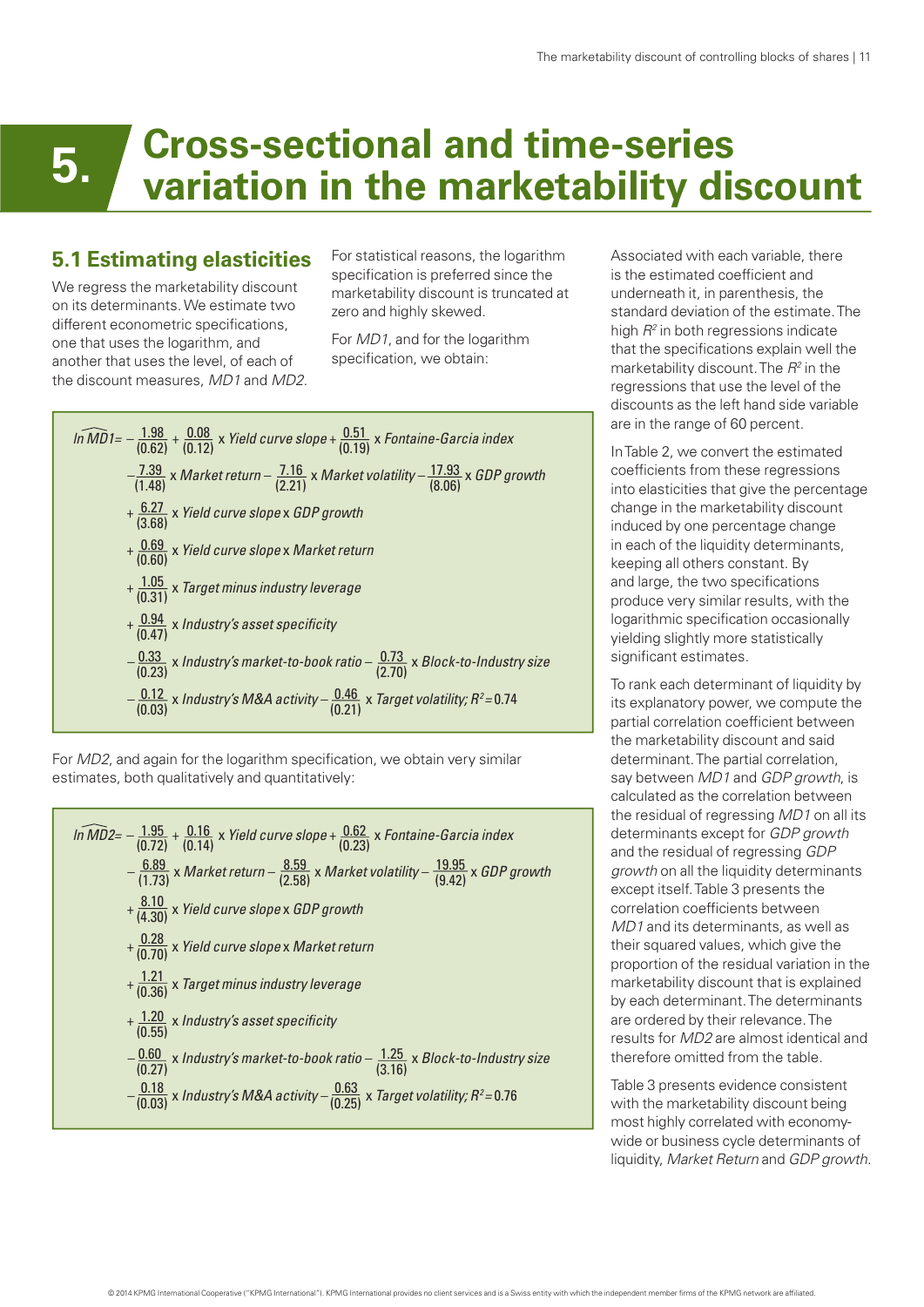Periods of high Market Return or GDP growth are periods of increased liquidity and lower marketability discounts, as predicted. Quantitatively, we find that in an economic expansion, equivalent

to a one standard deviation increase in GDP growth relative to its mean, the average MD1 is 1.5 percent, whereas in an economic recession, equivalent to a one standard deviation decrease in GDP

growth relative to its mean, the average MD1 is 24.8 percent. The numbers for the average MD2 are 0.6 percent and 24.4 percent, respectively.9

#### **Table 2: The elasticities of the marketability discount with respect to its determinants**

| <b>Econometric</b>                | <b>Log on levels</b>            |                                              | <b>Levels on levels</b>         |                                 |  |  |
|-----------------------------------|---------------------------------|----------------------------------------------|---------------------------------|---------------------------------|--|--|
| <b>Specification</b>              | <b>Marketability discount 1</b> | <b>Marketability discount 2</b>              | <b>Marketability discount 1</b> | <b>Marketability discount 2</b> |  |  |
| <b>Economy-wide variables</b>     |                                 |                                              |                                 |                                 |  |  |
| Market return                     | $-0.792***$                     | $-0.817***$                                  | $-0.563***$                     | $-0.578***$                     |  |  |
|                                   | (0.101)                         | (0.118)                                      | (0.136)                         | (0.144)                         |  |  |
| <b>GDP</b> growth                 | $-0.921***$                     | $-0.989***$                                  | $-0.811***$                     | $-0.842***$                     |  |  |
|                                   | (0.115)                         | (0.135)                                      | (0.156)                         | (0.165)                         |  |  |
| <b>Market volatility</b>          | $-1.004***$                     | $-1.205***$                                  | $-0.692$                        | $-0.425$                        |  |  |
|                                   | (0.309)                         | (0.362)                                      | (0.418)                         | (0.262)                         |  |  |
| Yield curve slope                 | $0.621***$                      | $0.768***$                                   | $0.799***$                      | $0.847***$                      |  |  |
|                                   | (0.161)                         | (0.188)                                      | (0.217)                         | (0.229)                         |  |  |
| Fontaine-Garcia index             | $0.412***$                      | $0.499***$                                   | $0.665***$                      | $0.422***$                      |  |  |
|                                   | (0.156)                         | (0.182)                                      | (0.211)                         | (0.132)                         |  |  |
|                                   |                                 | <b>Industry- and firm-specific variables</b> |                                 |                                 |  |  |
| Industry's M&A activity           | $-0.477***$                     | $-0.702***$                                  | $-0.445***$                     | $-0.478***$                     |  |  |
|                                   | (0.106)                         | (0.124)                                      | (0.143)                         | (0.152)                         |  |  |
| Target minus industry<br>leverage | $0.047***$                      | $0.054***$                                   | $0.039**$                       | $0.040**$                       |  |  |
|                                   | (0.014)                         | (0.016)                                      | (0.019)                         | (0.020)                         |  |  |
| <b>Target volatility</b>          | $-0.182**$                      | $-0.253**$                                   | $-0.282**$                      | $-0.303**$                      |  |  |
|                                   | (0.084)                         | (0.098)                                      | (0.114)                         | (0.120)                         |  |  |
| Industry asset specificity        | $0.254***$                      | $0.327**$                                    | $0.273***$                      | $0.291***$                      |  |  |
|                                   | (0.126)                         | (0.148)                                      | (0.087)                         | (0.097)                         |  |  |
| Industry market-to-book<br>ratio  | $-0.413$                        | $-0.738**$                                   | $-0.45$                         | $-0.494$                        |  |  |
|                                   | (0.290)                         | (0.339)                                      | (0.392)                         | (0.414)                         |  |  |
| <b>Block-to-Industry Size</b>     | $-0.006$                        | $-0.01$                                      | 0.025                           | 0.027                           |  |  |
|                                   | (0.021)                         | (0.025)                                      | (0.029)                         | (0.031)                         |  |  |

This table reports the elasticities of the marketability and control discounts of majority controlling blocks with respect to their determinants. Their standard errors are shown underneath, in brackets. Estimates followed by \*\*\*, \*\*, and \* are statistically significant to the 0.01, 0.05, and 0.1 respectively. The variables are defined in Table 1. The elasticities are derived from the regression of the logarithms or the levels of the marketability discounts predicted by the search model in Albuquerque and Schroth (2013) on the determinants shown above, using a sample of 114 acquisitions of controlling blocks between 35 percent and 90 percent of the common stock, which occurred between January of 1990 and December of 2010.

<sup>9</sup> It's possible too that fewer deals are made during recessions. For example, during the European sovereign debt crisis the affected governments sold assets in search of liquidity but sometimes backed out of intended sales possibly because the marketability discount associated would be too large. Such is the case of the main public airline company in Portugal, TAP.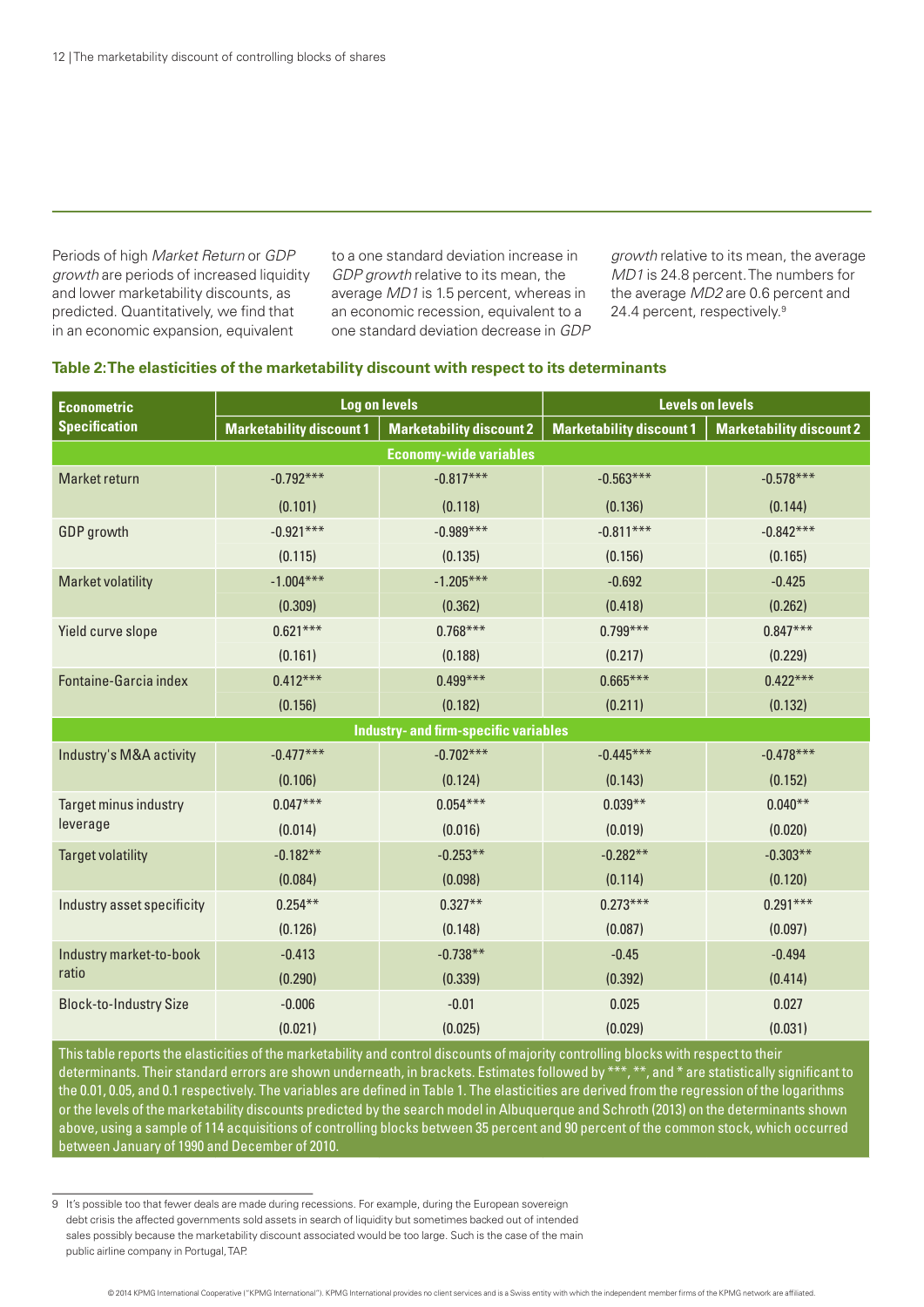

Of the remaining economy-wide determinants of liquidity, the proxies for funding costs and funding liquidity, Yield curve slope and Fontaine-Garcia index, respectively, also appear quantitatively important, but their effect, as measured by the squared partial correlation, is less than one-fourth of the effect of the business cycle variables.

Of the industry and firm-level determinants of liquidity, the most significant one is Industry's M&A Activity. Periods with high Industry's M&A Activity appear to be associated with increased demand for industry assets and low marketability discounts. The effect of Target minus Industry Leverage is positive as expected, though smaller with a squared partial correlation of 10.4 percent. All other industry and firm-level determinants have squared partial correlations that are at or below five percent. Surprisingly, our results suggest that the variables

that proxy for the block's redeployability, Industry's asset specificity and Block-to-Industry Size, are marginally significant at best. This is not conclusive evidence that asset specificity is not relevant to determine liquidity in block trades partly because of the difficulty of finding good proxies for financial redeployability.

#### **5.2 Predicting the marketability discount for privately held corporations: An application to the case of Mandelbaum et al v. Commissioner of Internal Revenue**

Next, we use the elasticities in Table 2 to compute the change in the marketability discount given changes in its determinants. To illustrate, we use

the actual values in Mandelbaum et al. v. Commissioner of Internal Revenue (1995).

In the Court's decision regarding Mandelbaum et al. v. Commissioner of Internal Revenue, the Judge applied a 30 percent discount with respect to the standard valuation, ruling against the plaintiff's expert claim to apply a 75 percent discount on the 'virtually illiquid' block of shares of Big M, Inc., a chain of department stores specialized in sporting goods located in northern New Jersey. The Judge argued that he had no other choice but to apply the average observed discount on stocks with trading restrictions, but suggested that this discount was not ideal because the illiquidity of blocks is not the same as trading restrictions on small amounts of shares, and because discounts should vary with deal and macroeconomic effects.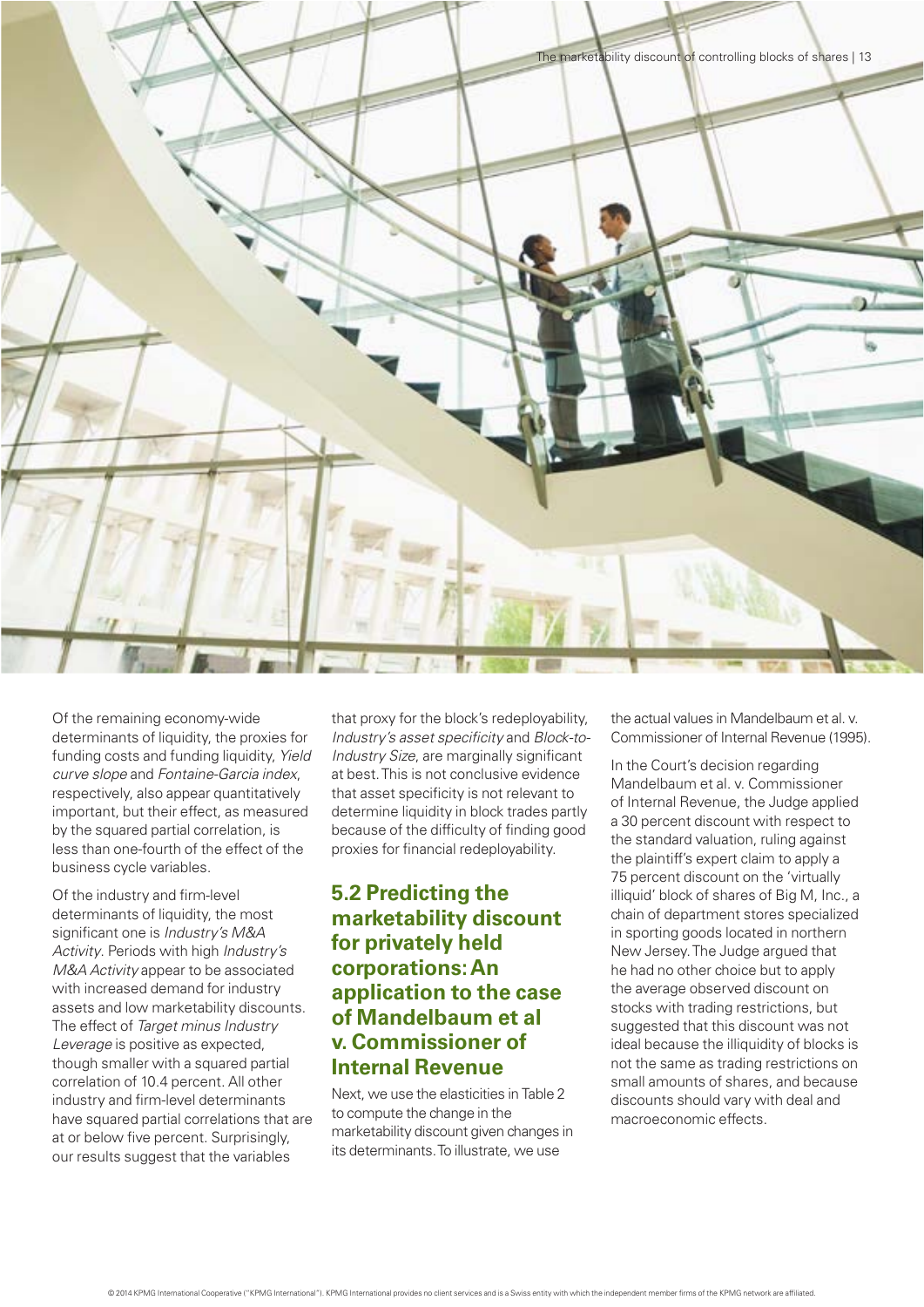| Table 3: Explanatory power of the marketability discounts determinants |  |
|------------------------------------------------------------------------|--|
|------------------------------------------------------------------------|--|

| <b>Determinants</b>               | <b>Partial</b><br>correlation | <b>Squared</b><br>partial<br>correlation | <b>Significance</b><br>(p-value)             |                                 | <b>Discounts interval following a partial one sample</b><br>standard devitation decrease/increase in each<br>determinant |  |
|-----------------------------------|-------------------------------|------------------------------------------|----------------------------------------------|---------------------------------|--------------------------------------------------------------------------------------------------------------------------|--|
|                                   | coefficient                   |                                          |                                              | <b>Marketability discount 1</b> | <b>Marketability discount 2</b>                                                                                          |  |
| <b>Economy-wide variables</b>     |                               |                                          |                                              |                                 |                                                                                                                          |  |
| Market return                     | $-0.652$                      | 0.425                                    | 0.000                                        | [0.002, 0.260]                  | [0.000, 0.252]                                                                                                           |  |
| GDP growth                        | $-0.639$                      | 0.409                                    | 0.000                                        | [0.015, 0.248]                  | [0.006, 0.244]                                                                                                           |  |
| <b>Market volatility</b>          | $-0.381$                      | 0.145                                    | 0.000                                        | [0.082, 0.181]                  | [0.082, 0.181]                                                                                                           |  |
| Yield curve slope                 | 0.304                         | 0.092                                    | 0.002                                        | [0.075, 0.188]                  | [0.059, 0.191]                                                                                                           |  |
| Fontaine-Garcia index             | 0.215                         | 0.046                                    | 0.028                                        | [0.098, 0.165]                  | [0.086, 0.164]                                                                                                           |  |
|                                   |                               |                                          | <b>Industry- and firm-specific variables</b> |                                 |                                                                                                                          |  |
| Industry's M&A activity           | $-0.456$                      | 0.208                                    | 0.000                                        | [0.072, 0.191]                  | [0.042, 0.208]                                                                                                           |  |
| Target minus industry<br>leverage | 0.322                         | 0.104                                    | 0.001                                        | [0.093, 0.170]                  | [0.083, 0.167]                                                                                                           |  |
| <b>Target volatility</b>          | $-0.211$                      | 0.045                                    | 0.031                                        | [0.107, 0.156]                  | [0.093, 0.157]                                                                                                           |  |
| Industry asset specificity        | 0.204                         | 0.041                                    | 0.038                                        | [0.108, 0.155]                  | [0.097, 0.154]                                                                                                           |  |
| Industry market-to-book<br>ratio  | $-0.073$                      | 0.005                                    | 0.462                                        | [0.111, 0.152]                  | [0.090, 0.160]                                                                                                           |  |
| <b>Block-to-Industry Size</b>     | $-0.045$                      | 0.002                                    | 0.653                                        | [0.128, 0.135]                  | [0.120, 0.130]                                                                                                           |  |

This table reports the correlation coefficient of the marketability discount of majority controlling blocks with each of its determinants after removing the effects of all other determinants. The variables are ranked according to the square of this partial correlation. The significance level (p-value) is for the test that each determinant's partial correlation with the marketability discount is zero. The table also reports the predicted marketability discounts on the controlling block following a decrease or an increase by one sample standard deviation in each determinant, keeping the others constant.

Table 4 shows how to use the information above to get an estimate for the marketability discount to apply in the case of Big M, Inc. stock. To conduct this exercise, we focus on the top three economy-wide determinants and the top three industry- and firmlevel determinants of MD1. The top part of Table 4 documents the mean

and standard deviation of these determinants in the AS sample, under the heading "Sample statistics," and the actual data from Big M, Inc., its industry (three-digit SIC Code 531, Department Stores) and the US economy on December of 1990, under the heading "Big M, Inc." The last column in the top part of Table 4, shows the percentage

difference between the values for Big M, Inc. and the sample means in AS.

The resulting marketability discount is shown at the bottom part of Table 4. It is calculated by adding to the mean discount (bottom-left) the sum of the changes induced by each variable. These are estimated by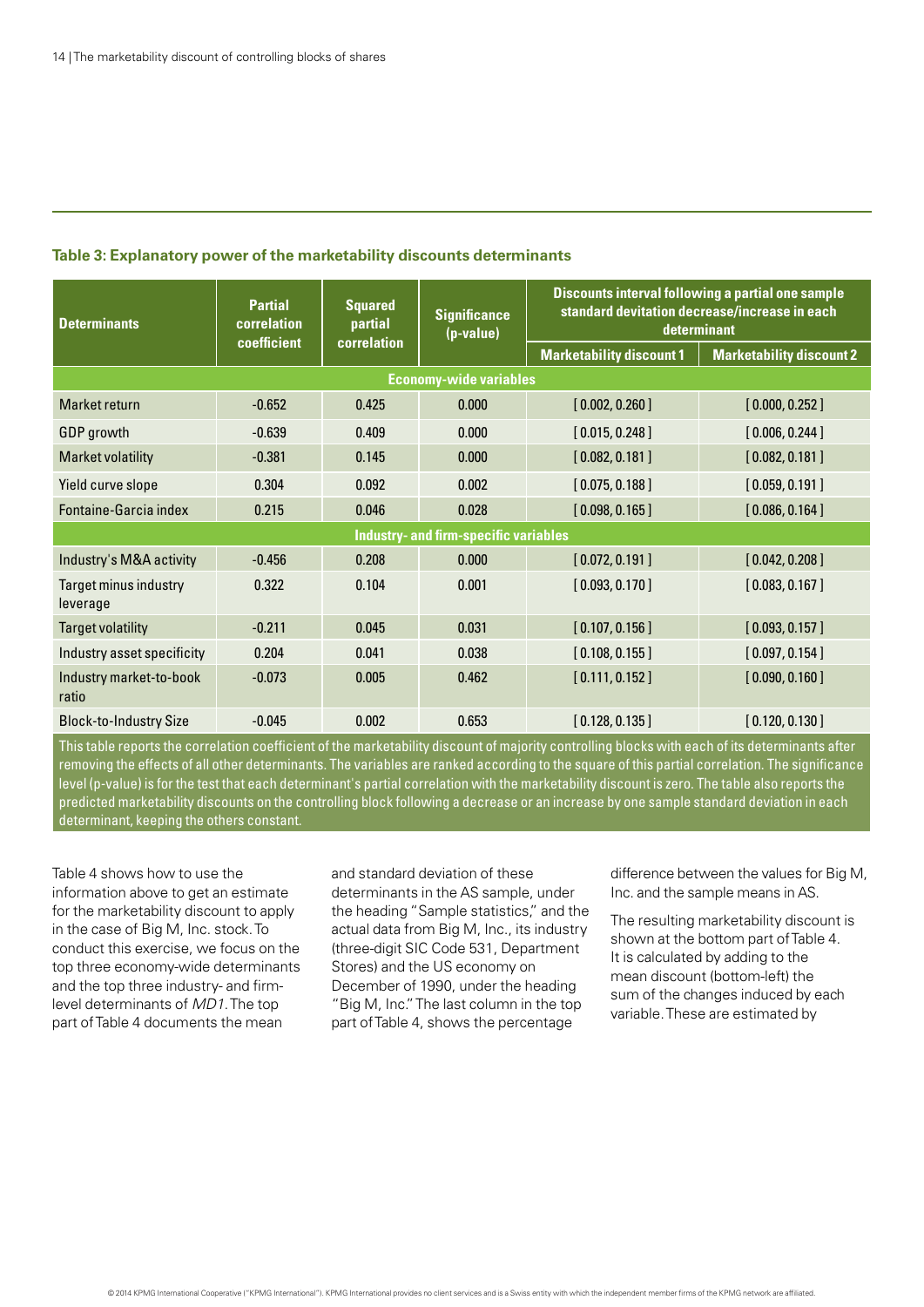| <b>Data</b>                                  | <b>Sample statistics</b> |                           | Big M, Inc.      |                       |  |  |
|----------------------------------------------|--------------------------|---------------------------|------------------|-----------------------|--|--|
|                                              | <b>Mean</b>              | <b>Standard deviation</b> | <b>Values</b>    | % difference          |  |  |
| <b>Economy-wide variables</b>                |                          |                           |                  |                       |  |  |
| Market return                                | 12.74%                   | 15.78%                    | $-1.98%$         | $-115.52%$            |  |  |
| <b>GDP</b> growth                            | 3.23%                    | 3.11%                     | 0.56%            | $-82.80\%$            |  |  |
| Market volatility                            | 14.03%                   | 5.25%                     | 15.96%           | 13.73%                |  |  |
| <b>Industry- and firm-specific variables</b> |                          |                           |                  |                       |  |  |
| Industry's M&A activity                      | 3.879                    | 3.682                     | 0.569            | $-85.34%$             |  |  |
| <b>Target minus industry</b><br>leverage     | 0.045                    | 0.280                     | $-0.139$         | $-409.41%$            |  |  |
| Target volatility                            | 39.83%                   | 40.13%                    | 24.47%           | $-38.56%$             |  |  |
| <b>Discounts</b>                             | <b>Sample</b>            |                           | <b>Predicted</b> |                       |  |  |
|                                              | <b>Mean</b>              | <b>Standard deviation</b> | <b>Mean</b>      | <b>Standard error</b> |  |  |
| Marketability discount 1                     | 13.15%                   | 22.19%                    | 37.13%           | 21.22%                |  |  |
| Marketability discount 2                     | 12.50%                   | 22.27%                    | 38.42%           | 20.11%                |  |  |

#### **Table 4: Estimating the block discount for Big M, Inc. in December 1990**

This table illustrates the estimation of the marketability and control discounts for the controlling block of Big M, Inc., a chain of sports goods retail shops located in New Jersey, using the elasticities reported in Table 2, and the determinants of discounts with an effect significant to the 0.01 level (see Table 3).

multiplying the percentage change (column 4, Table 4) times their elasticity (columns 1 and 2, Table 2). Interestingly, the Judge's estimate of 30 percent is remarkably close to the average of the relevant discount (MD1) in the AS sample, i.e., 37.13 percent. In our results, this high discount is explained by the facts that the US economy was growing at a pace below mean and the stock market had experienced low returns, coupled with low M&A activity in the industry. The ameliorating factor was that Big M, Inc. was significantly less levered than its industry peers as

compared with the average target in the AS sample.

This exercise underscores the need to condition the measurement of the marketability discount on firm, industry and economy-wide characteristics. One of the main results from our exercise is that the marketability discount varies dramatically across firms, industries and time. Therefore, the application of unconditional averages can lead to biased results. While the Judge for Mandelbaum et al. v. Commissioner of Internal Revenue (1995) raised this concern, at the time there was

no way to address it. Of course, the quantitative analysis that we propose is not to be seen as a rule of thumb to be applicable blindly. Instead, judgment is required to consider for example, any special circumstances, facts and variables ignored in the analysis, and the bargaining power of the buyer and seller in each transaction.<sup>10</sup> In addition, one reason for exercising judgement that transpires from our exercise is the high standard error of the estimated marketability discount. In the Mandelbaum case, the estimated mean value of MD1 has a standard error of 21 percent.

10 Knowing for example the prospects for a future IPO or the capacity of the firm to pay dividends may further contribute to improve these estimates.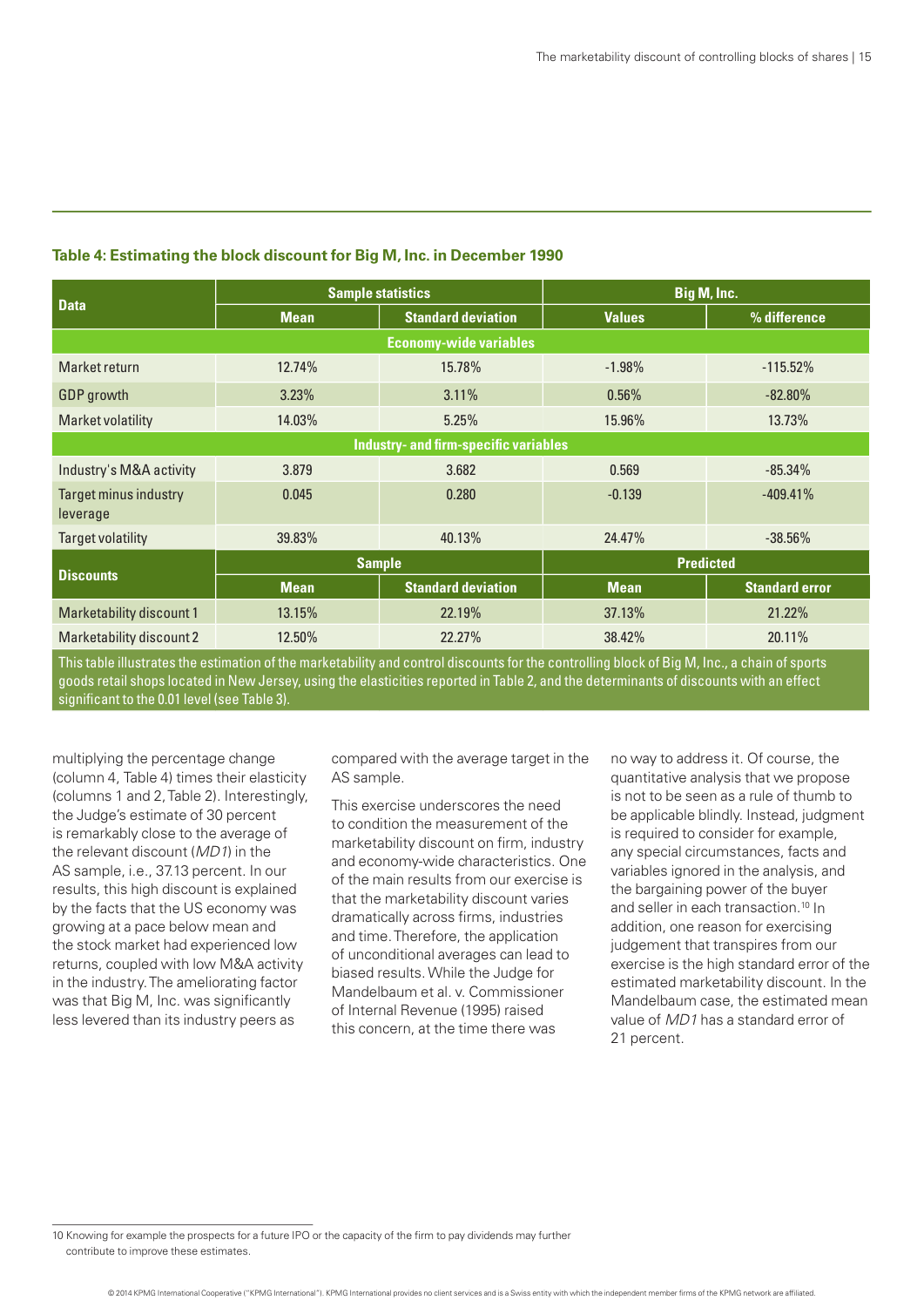## **6. Summary and conclusions**

The precise valuation of controlling blocks of shares must recognize the complex effects of the illiquidity of the market for corporate control. Evidence suggests that shares in these privately negotiated blocks trade at prices that differ substantially from the share price that the same companies trade at in active markets. While it is possible and necessary to solve and estimate a model that spells out this complexity, it is also necessary to devise a way to use the model's results in a straightforward way.

We have analyzed the marketability discount and a laundry list of possible determinants of liquidity. We provided both a ranking of these determinants based on economic and statistical significance and a way of combining this information to estimate the marketability discount on blocks of shares.

Besides its simplicity, two important strengths of our results are that

(i) they allow for firm, industry and macroeconomic determinants of liquidity to affect the marketability discount, and (ii) it can be quite accurate relative to the more exact approach in AS with remarkably little data. Economywide variables appear to capture well periods of drying up liquidity.

The simplicity of our approach should not hide the complexity of the issue. The quantitative estimates that can be derived using the elasticities we offer have to be judged based on the statistical significance of the estimates. as well as based on information that has not been quantified in the analysis. For example, in any valuation analysis consideration may be given to behavioral factors such as the bargaining power of the buyer and seller, or nonbehavioral factors that we omitted in the analysis. Also, consideration may be given to alternative ways of disposing the asset including the piecemeal sale of the block.

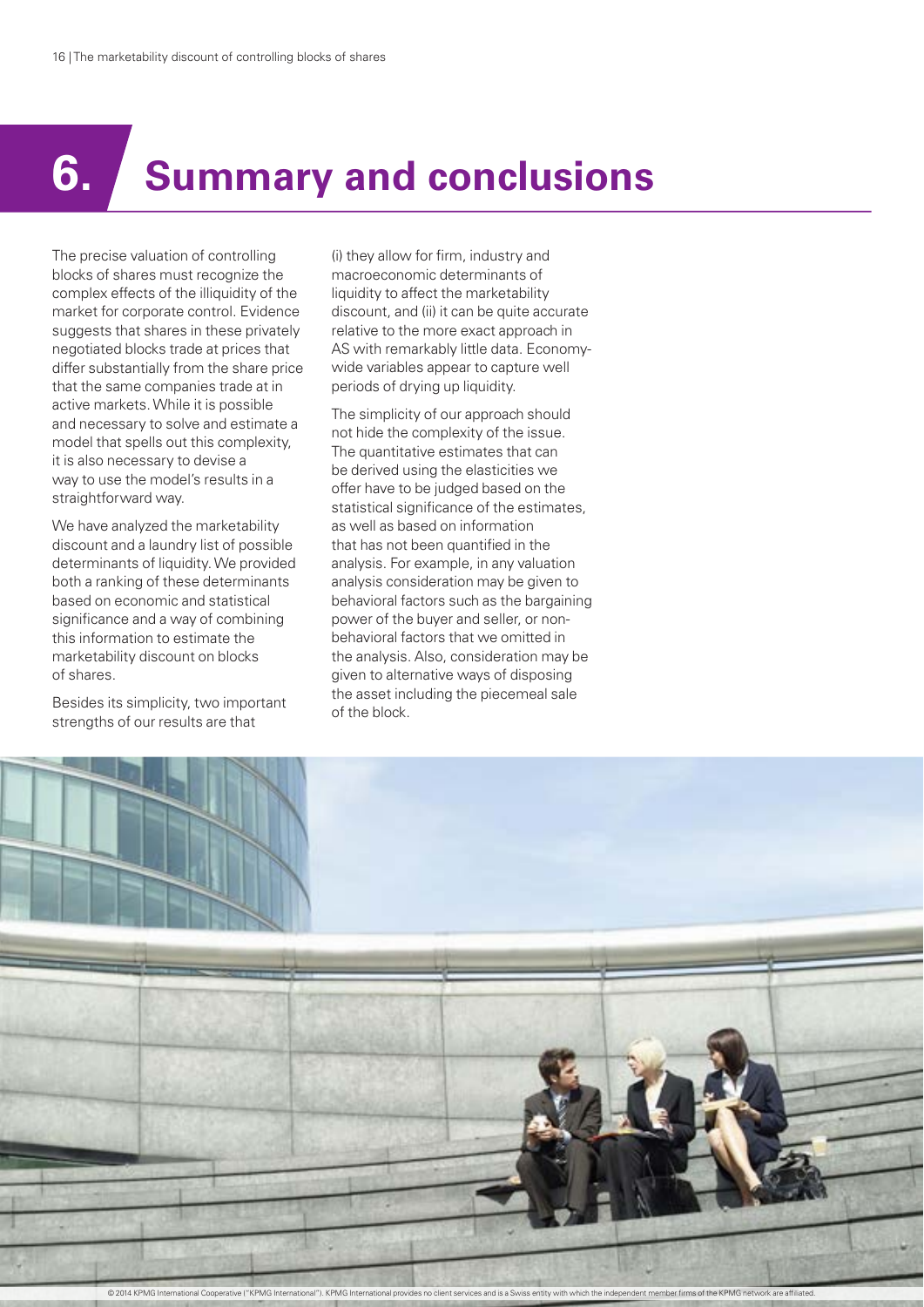### **Bibliography**

Albuquerque, R., and Schroth, E., 2010, Quantifying Private Benefits of Control from a Structural Model of Block Trades, Journal of Financial Economics 96, 33-55.

Albuquerque, R., and Schroth, E., forthcoming, The Value of Control and the Costs of Illiquidity, Journal of Finance.

Abudy, M., and Benninga, S., 2011, Valuing Employee Stock Options and Restricted Stock in the Presence of Market Imperfections, KPGM Global Valuation Institute Research Report.

Amihud, Y., Mendelson, H., and Pedersen, L. H., 2005, Liquidity and asset prices, Foundations and Trends in Finance 1, 269-364.

Barclay, M., J., and Holderness, C., 1989, Private benefits from control of public corporations, Journal of Financial Economics 25, 371-395.

Bates, T. B., 2005, Asset Sales, Investment Opportunities, and the Use of Proceeds, Journal of Finance 60, 105-135.

Brunnermeier, M., and Pedersen, L., 2009, Market liquidity and funding liquidity, Review of Financial Studies 22, 2201-2238.

Chordia, T., Roll, R., and Subrahmanyam, A., 2002, Order imbalance, liquidity and market returns, Journal of Financial Economics 65, 111-130.

Christoffersen, S., Geczy, C., Musto, D., and Reed, V., 2007, Vote trading and information aggregation, Journal of Finance 62, 2897-2929.

Damadoran, A., 2005, Marketability and value: Measuring the illiquidity discount, working paper, Stern School of Business.

Dlugosz, J., Fahlenbrach, R., Gompers, P., and Metrick, A., 2006, Large blocks of stock: Prevalence, size, and measurement, Journal of Corporate Finance 12, 594-618.

Fontaine, J., and Garcia, R., 2012, Bond Liquidity Premia, Review of Financial Studies 25, 1207-1254.

Gavazza, A., 2010, Asset liquidity and financial contracts: Evidence from aircraft leases, Journal of Financial Economics 95, 62-84.

Gromb, D., and Vayanos, D., 2002, Equilibrium and welfare in markets with financially constrained arbitrageurs, Journal of Financial Economics 66, 361-407.

Holderness, C. G., and Sheehan, D. P., 1988, The role of majority shareholders in publicly held corporations, Journal of Financial Economics 20, 317-346.

Holderness, C. G., 2009, The myth of diffuse ownership in the United States, Review of Financial Studies 22, 1377-1408.

Hovakimian, G., and Titman, S., 2006, Corporate Investment with Financial Constraints: Sensitivity of Investment to Funds from Voluntary Asset Sales, Journal of Money Credit and Banking 38, 357-374.

Internal Revenue Service, 2009, Discount for Lack of Marketability, Job Aid for IRS Valuation Professionals.

Kalay, A., Karakas, O., and Pant, S., 2011, The Market Value of Corporate Votes: Theory and Evidence from Option Prices, working paper, University of Utah.

Kruse, T. A., and Suzuki, K., 2009, The price of corporate control in Japan: analysis of control premium and share price reaction, working paper, Xavier University.

Longstaff, F., 1995, How much can marketability affect security values?, Journal of Finance 50, 1767-1774.

Mandelbaum, et al. v. Commissioner of Internal Revenue, 1995, Tax Court memo 1995-255, June 12.

Masulis, R., Wang, C., and Xie, F., 2009, Agency Problems at Dual-Class Companies, Journal of Finance 64, 1697-1727.

Morck, R. K., 2007, A history of corporate governance around the world (The University of Chicago Press, Chicago, IL).

Ortiz-Molina, H., and Phillips, G. M., 2011, Real asset illiquidity and the cost of capital, working paper, University of British Columbia.

Pástor, L., and Stambaugh, R., 2003, Liquidity risk and expect stock returns, Journal of Political Economy 111, 642-685.

Pérez-González, F., 2004, The impact of acquiring control on productivity, working paper, Stanford University.

Schlingemann, F. P., Stulz, R. M. and Walkling, R. A., 2002, Divestitures and the liquidity of the market for corporate assets, Journal of Financial Economics 64, 117-144.

Shleifer, A., Vishny, R., 1992, Liquidation values and debt capacity: A market equilibrium approach, Journal of Finance 47, 1343-1366.

Stromberg, P., 2001, Conflicts of interest and market liquidity in bankruptcy auctions: theory and tests, Journal of Finance 55, 2641-2691.

Williamson, O., 1988, Corporate finance and corporate governance, Journal of Finance 43, 567-592.